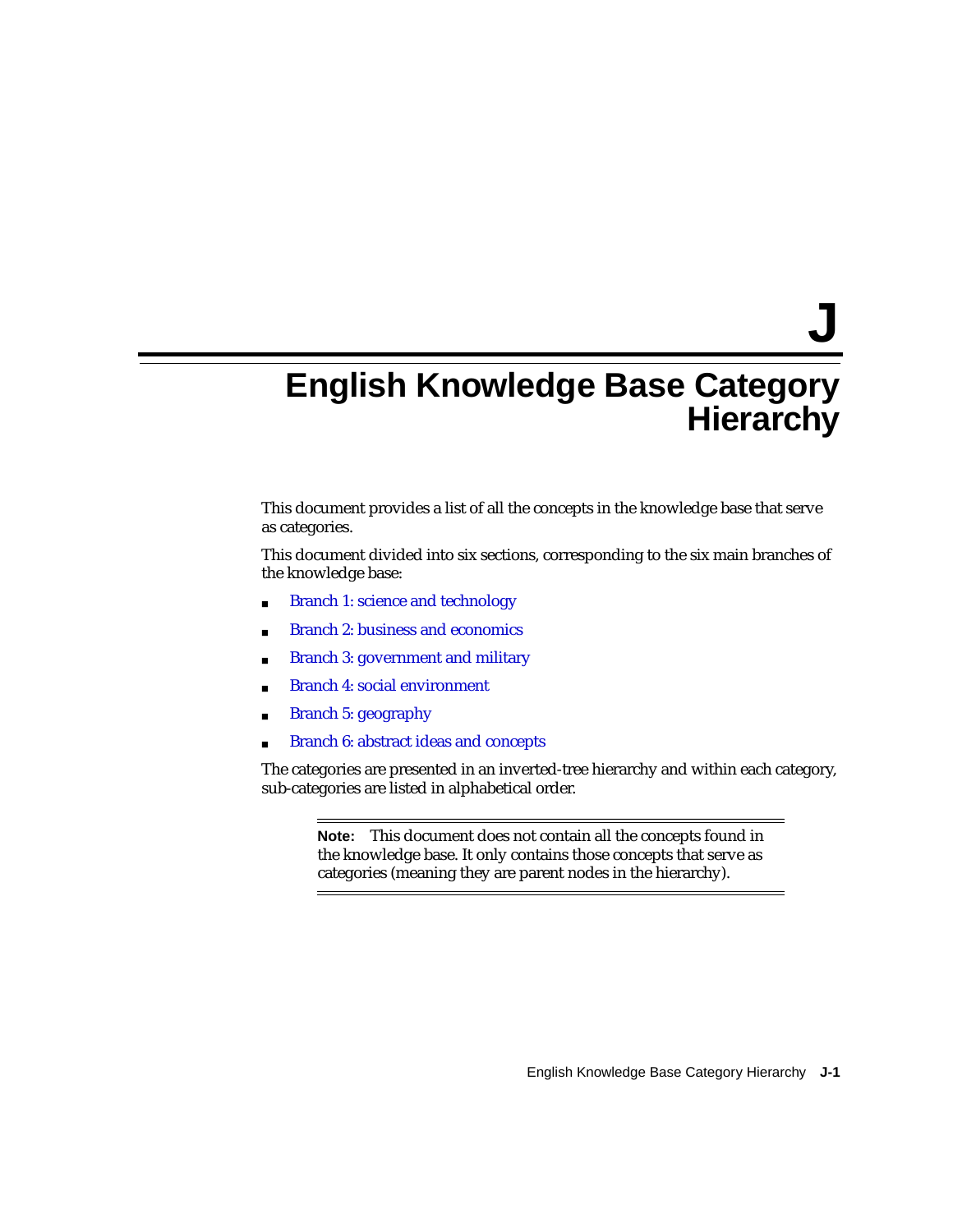# <span id="page-1-0"></span>**Branch 1: science and technology**

# **[1] communications**

## **[2] journalism**

- [3] broadcast journalism
- [3] photojournalism
- [3] print journalism
	- [4] newspapers
- **[2] public speaking**
- **[2] publishing industry**
	- [3] desktop publishing
	- [3] periodicals
		- [4] business publications
	- [3] printing

## **[2] telecommunications industry**

- [3] computer networking
	- [4] Internet technology
		- [5] Internet providers
		- [5] Web browsers
		- [5] search engines
- [3] data transmission
- [3] fiber optics
- [3] telephone service

# **[1] formal education**

## **[2] colleges and universities**

- [3] academic degrees
- [3] business education
- **[2] curricula and methods**
- **[2] library science**
- **[2] reference books**
- **[2] schools**
- **[2] teachers and students**

# **[1] hard sciences**

## **[2] aerospace industry**

- [3] satellite technology
- [3] space exploration
	- [4] Mars exploration
	- [4] lunar exploration
	- [4] space explorers
	- [4] spacecraft and space stations
- **[2] chemical industry**
	- [3] chemical adhesives
	- [3] chemical dyes
	- [3] chemical engineering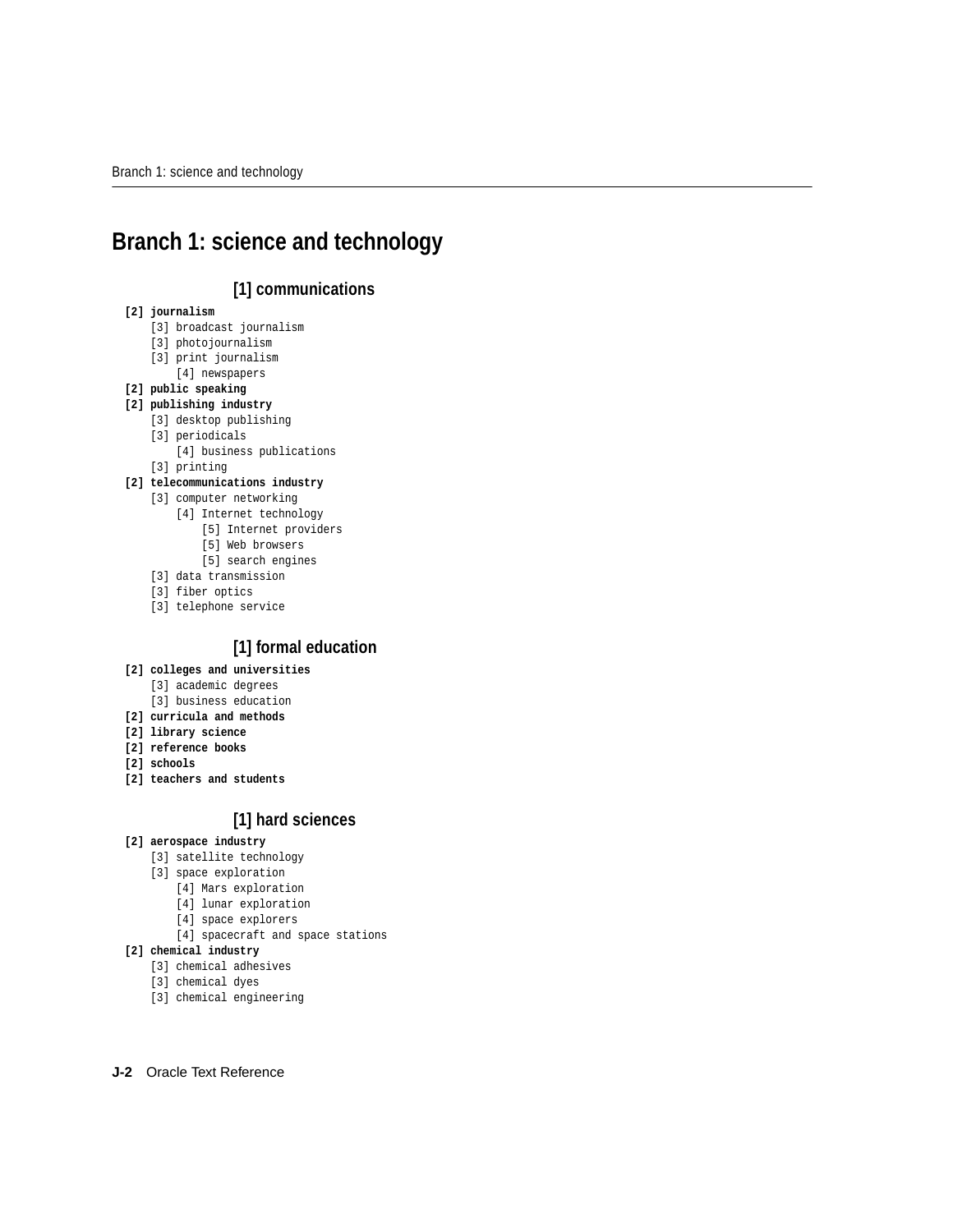- [3] materials technology
	- [4] industrial ceramics
	- [4] metal industry
		- [5] aluminum industry
		- [5] metallurgy
		- [5] steel industry
	- [4] plastics
	- [4] rubber
	- [4] synthetic textiles
- [3] paints and finishing materials
- [3] pesticides
	- [4] fungicides
	- [4] herbicides

#### **[2] chemistry**

- [3] chemical properties
- [3] chemical reactions
- [3] chemicals
	- [4] chemical acids
	- [4] chemical elements
	- [4] molecular reactivity
	- [4] molecular structure
- [3] chemistry tools
	- [4] chemical analysis
	- [4] chemistry glassware
	- [4] purification and isolation of chemicals
- [3] organic chemistry
- [3] theory and physics of chemistry

## **[2] civil engineering**

- [3] building architecture
- [3] construction industry
	- [4] building components
		- [5] exterior structures
			- [6] entryways and extensions
			- [6] landscaping
			- [6] ornamental architecture
			- [6] roofs and towers
			- [6] walls
			- [6] windows
		- [5] interior structures
			- [6] building foundations
			- [6] building systems
				- [7] electrical systems
				- [7] fireproofing and insulation
				- [7] plumbing
			- [6] rooms
	- [4] buildings and dwellings
		- [5] outbuildings
	- [4] carpentry
	- [4] construction equipment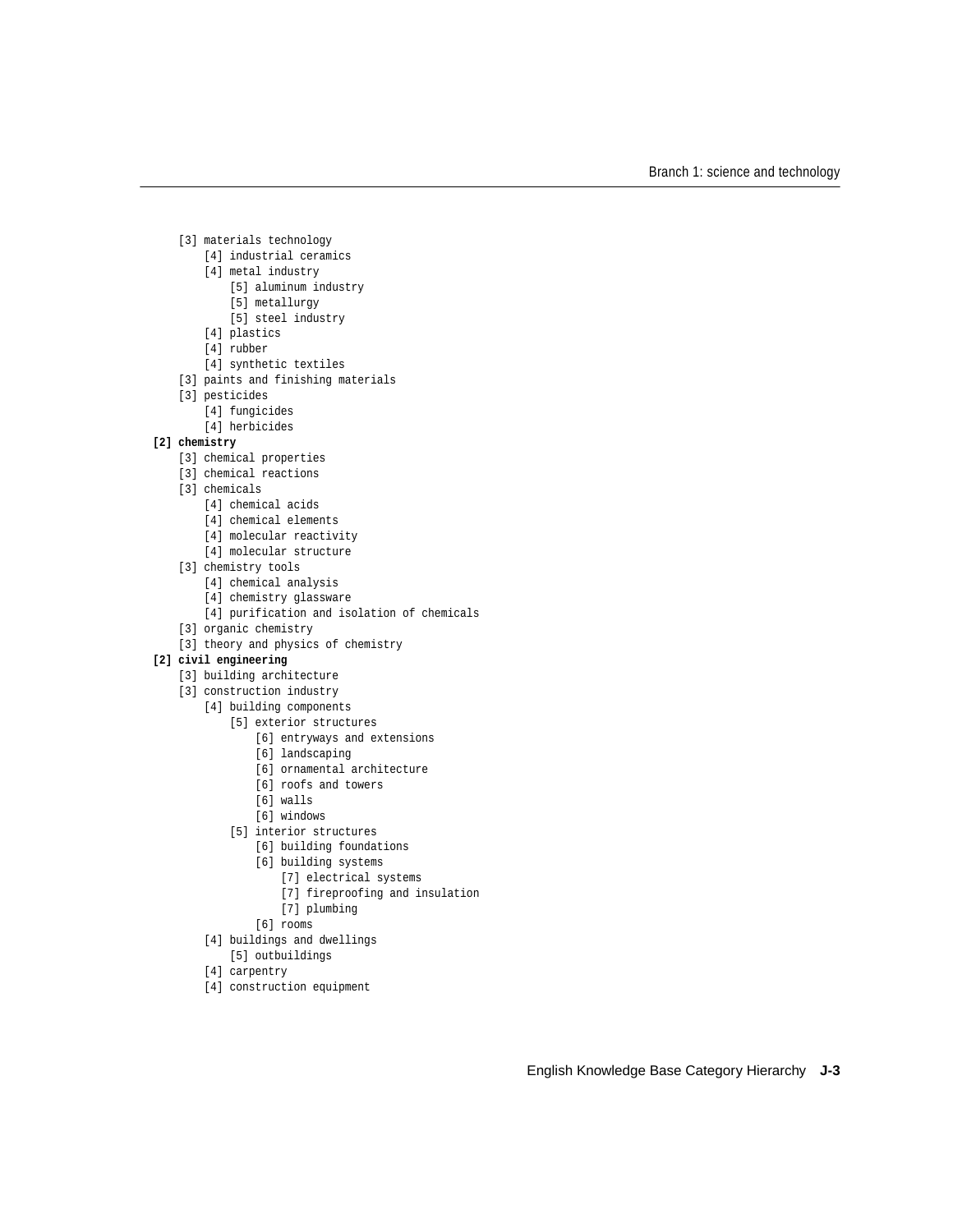- [4] construction materials
	- [5] paneling and composites
	- [5] surfaces and finishing

#### **[2] computer industry**

- [3] computer hardware industry
	- [4] computer components
		- [5] computer memory
		- [5] microprocessors
	- [4] computer peripherals
	- [5] data storage devices
	- [4] hand-held computers
	- [4] laptop computers
	- [4] mainframes
	- [4] personal computers
	- [4] workstations
- [3] computer science
	- [4] artificial intelligence
- [3] computer security and data encryption [4] computer viruses and protection
- [3] computer software industry
	- [4] CAD-CAM
	- [4] client-server software
	- [4] computer programming
		- [5] programming development tools
		- [5] programming languages
	- [4] operating systems
- [3] computer standards
- [3] cyberculture
- [3] human-computer interaction
- [3] information technology
	- [4] computer multimedia
		- [5] computer graphics
		- [5] computer sound
		- [5] computer video
	- [4] databases
	- [4] document management
	- [4] natural language processing
	- [4] spreadsheets
- [3] network computing
- [3] supercomputing and parallel computing
- [3] virtual reality

#### **[2] electrical engineering**

#### **[2] electronics**

- [3] consumer electronics
	- [4] audio electronics
	- [4] video electronics
- [3] electronic circuits and components
	- [4] microelectronics
	- [4] semiconductors and superconductors
- [3] radar technology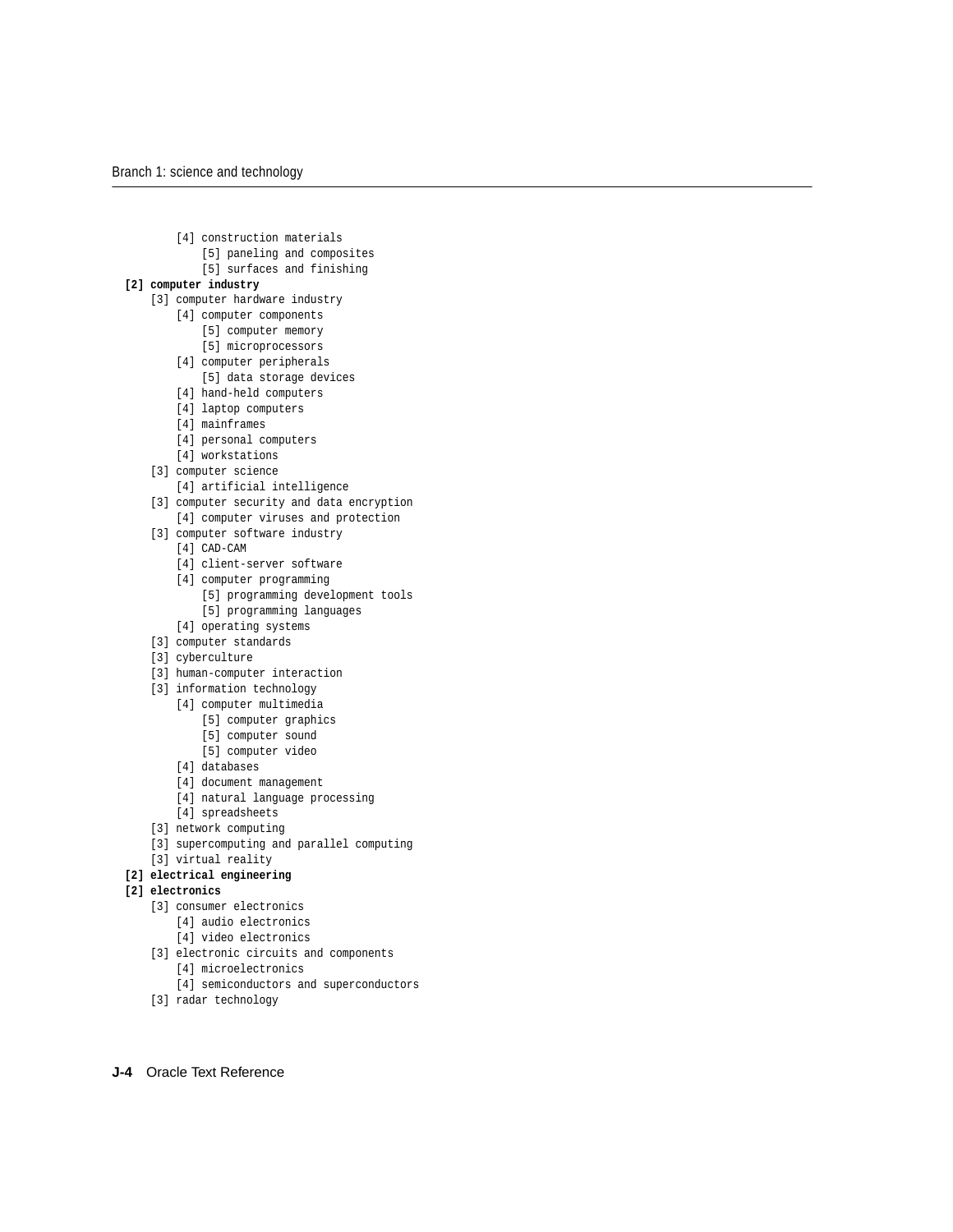#### **[2] energy industry**

- [3] electric power industry
- [3] energy sources
	- [4] alternative energy sources
	- [4] fossil fuels industry
		- [5] coal industry
		- [5] petroleum products industry
	- [4] nuclear power industry

## **[2] environment control industries**

- [3] heating and cooling systems
- [3] pest control
- [3] waste management

## **[2] explosives and firearms**

- [3] chemical explosives
- [3] firearm parts and accessories
- [3] recreational firearms

## **[2] geology**

- [3] geologic formations
- [3] geologic substances
	- [4] mineralogy
		- [5] gemstones
		- [5] igneous rocks
		- [5] metamorphic rocks
		- [5] sedimentary rocks
- [3] hydrology
- [3] meteorology
	- [4] atmospheric science
	- [4] clouds
	- [4] storms
	- [4] weather modification
	- [4] weather phenomena
	- [4] winds
- [3] mining industry
- [3] natural disasters
- [3] oceanography
- [3] seismology
- [3] speleology
- [3] vulcanology

## **[2] inventions**

- **[2] life sciences**
	- [3] biology
		- [4] biochemistry
			- [5] biological compounds
				- [6] amino acids
				- [6] enzymes
				- [6] hormones
					- [7] androgens and anabolic steroids
					- [7] blood sugar hormones
					- [7] corticosteroids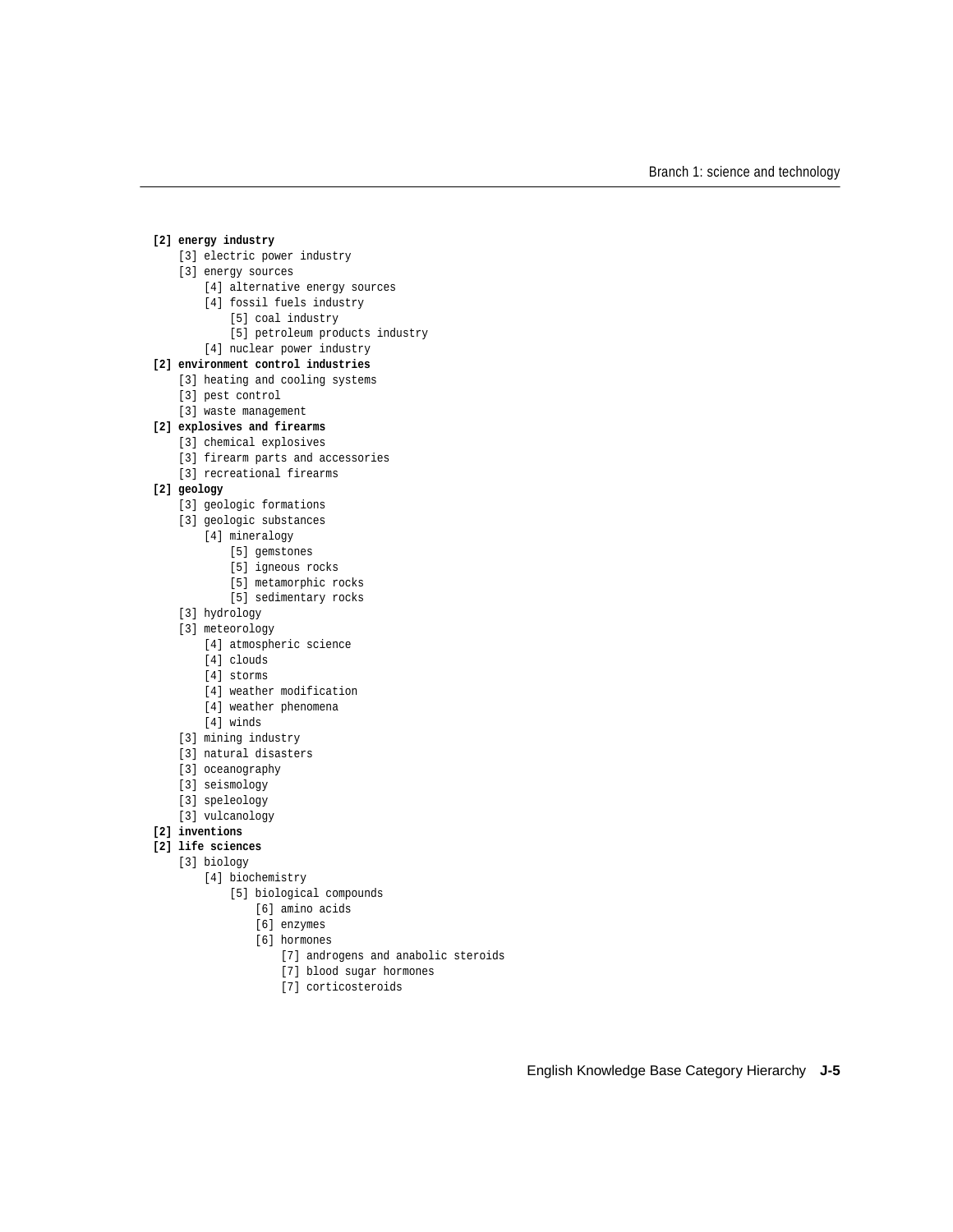- [7] estrogens and progestins
- [7] gonadotropins
- [7] pituitary hormones
- [7] thyroid hormones
- [6] lipids and fatty acids
- [6] nucleic acids
- [6] sugars and carbohydrates
- [6] toxins
- [6] vitamins
- [5] cell reproduction
- [5] cell structure and function
- [5] molecular genetics
- [4] botany
	- [5] algae
	- [5] fungi
	- [5] plant diseases
	- [5] plant kingdom
		- [6] ferns
		- [6] flowering plants
			- [7] cacti
			- [7] grasses
		- [6] mosses
		- [6] trees and shrubs
			- [7] conifers
			- [7] deciduous trees
			- [7] palm trees
	- [5] plant physiology
		- [6] plant development
		- [6] plant parts
- [4] lower life forms
	- [5] bacteria
	- [5] viruses
- [4] paleontology
	- [5] dinosaurs
- [4] physiology
	- [5] anatomy
		- [6] cardiovascular systems
		- [6] digestive systems
		- [6] extremities and appendages
		- [6] glandular systems
		- [6] head and neck
			- [7] ear anatomy
			- [7] eye anatomy
			- [7] mouth and teeth
		- [6] immune systems
			- [7] antigens and antibodies
		- [6] lymphatic systems
		- [6] muscular systems
		- [6] nervous systems
		- [6] reproductive systems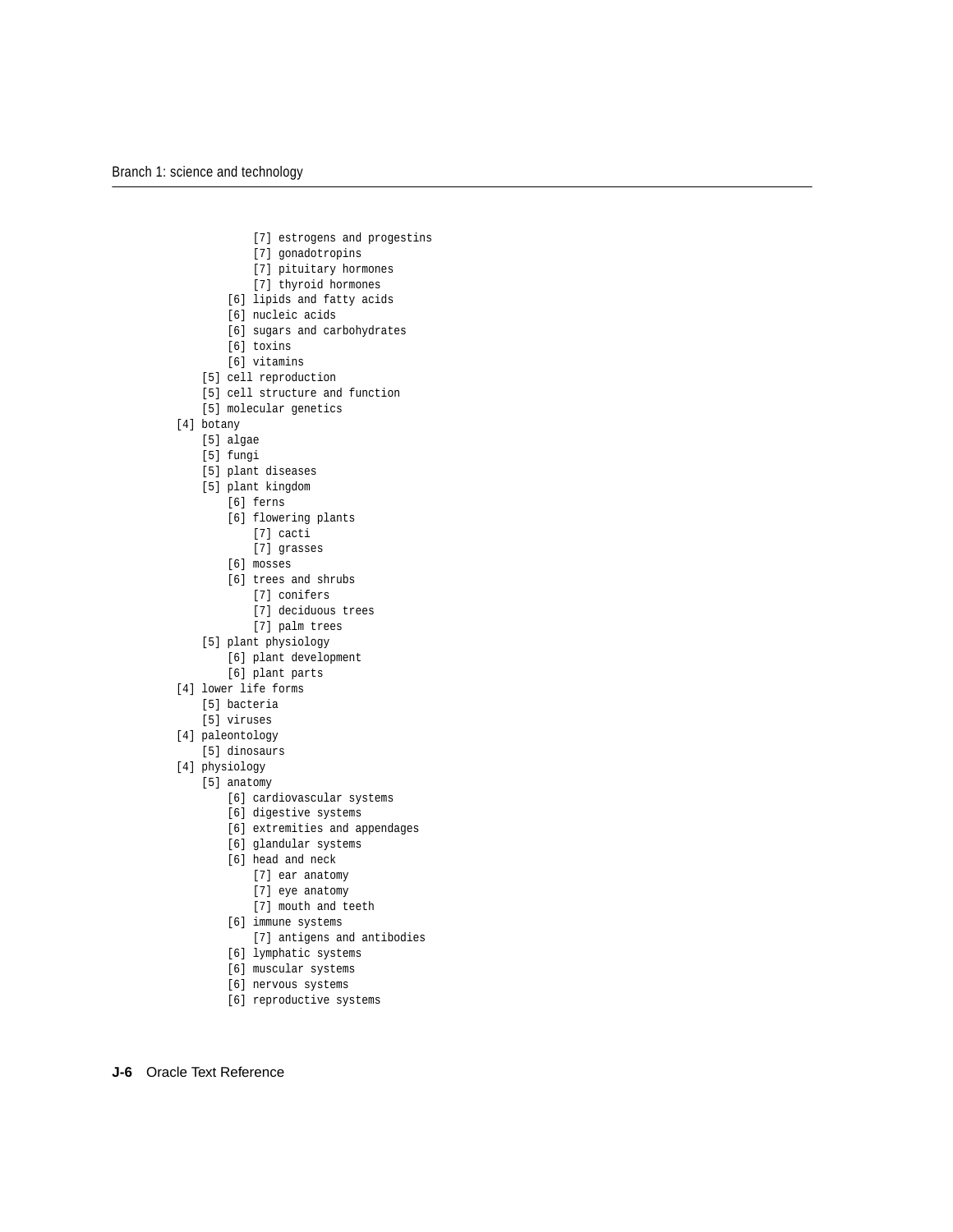- [6] respiratory systems
- [6] skeletal systems
- [6] tissue systems
- [6] torso
- [6] urinary systems
- [5] reproduction and development
- [4] populations and vivisystems
	- [5] biological evolution
	- [5] ecology
		- [6] ecological conservation
		- [6] environmental pollution
	- [5] genetics and heredity
- [4] zoology
	- [5] invertebrates
		- [6] aquatic sponges
		- [6] arthropods
			- [7] arachnids
				- [8] mites and ticks
				- [8] scorpions
				- [8] spiders
				- [7] crustaceans
				- [7] insects
		- [6] coral and sea anemones
		- [6] jellyfish
		- [6] mollusks
			- [7] clams, oysters, and mussels
			- [7] octopi and squids
			- [7] snails and slugs
		- [6] starfish and sea urchins
		- [6] worms
	- [5] vertebrates
		- [6] amphibians
		- [6] birds
			- [7] birds of prey
				- [8] owls
			- [7] game birds
			- [7] hummingbirds
			- [7] jays, crows, and magpies
			- [7] parrots and parakeets
			- [7] penguins
			- [7] pigeons and doves
			- [7] warblers and sparrows
			- [7] water birds
				- [8] ducks, geese, and swans
				- [8] gulls and terns
				- [8] pelicans
			- [7] woodpeckers
			- [7] wrens
		- [6] fish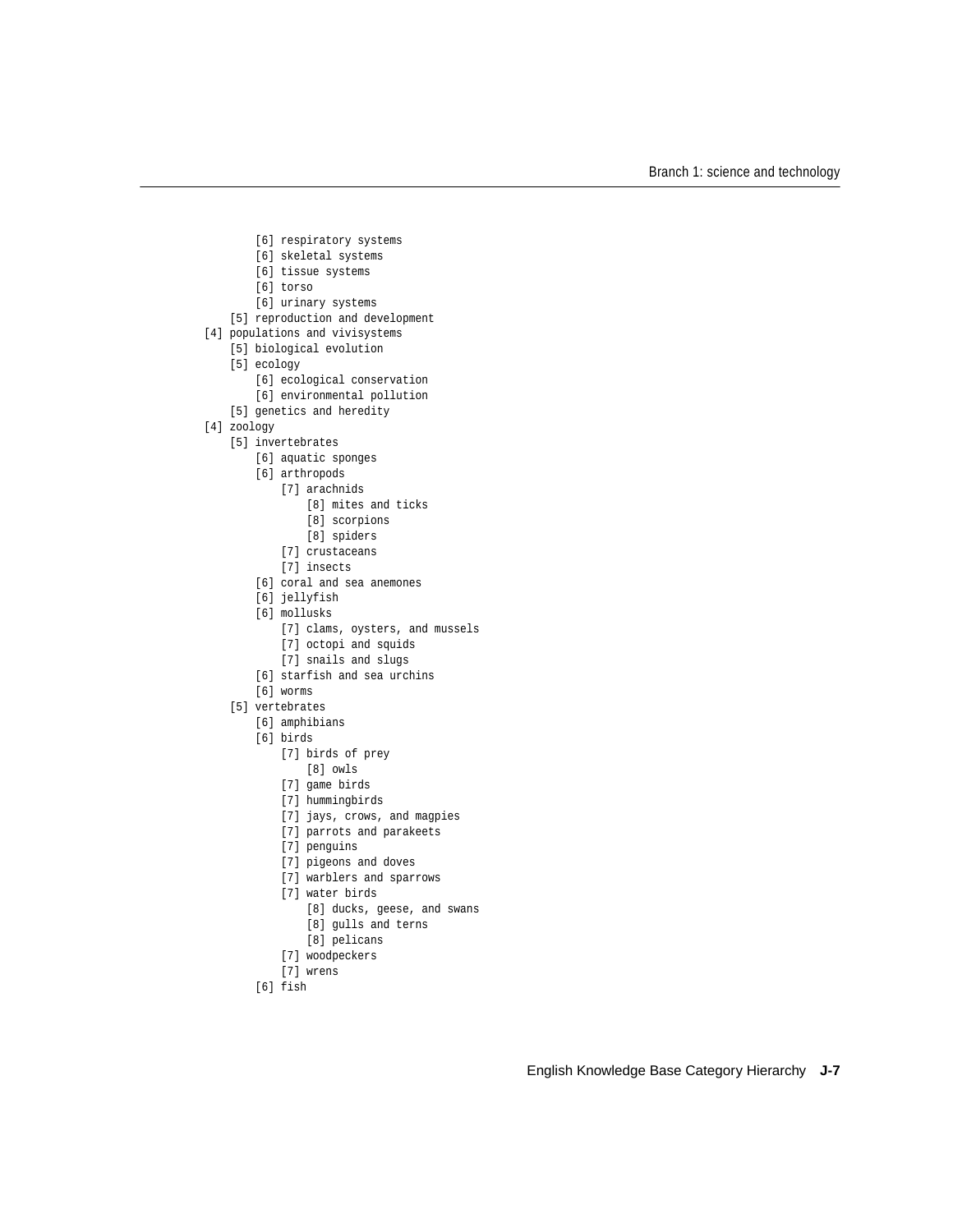- [7] boneless fish
	- [8] rays and skates
	- [8] sharks
- [7] bony fish
	- [8] deep sea fish
	- [8] eels
	- [8] tropical fish
- [7] jawless fish
- [6] mammals
	- [7] anteaters and sloths
		- [8] aardvarks
	- [7] carnivores
		- [8] canines
		- [8] felines
	- [7] chiropterans
	- [7] elephants
	- [7] hoofed mammals
		- [8] cattle
		- [8] goats
		- [8] horses
		- [8] pigs
		- [8] sheep
	- [7] hyraxes
	- [7] marine mammals
		- [8] seals and walruses
			- [9] manatees
		- [8] whales and porpoises
	- [7] marsupials
	- [7] monotremes
	- [7] primates
		- [8] lemurs
	- [7] rabbits
	- [7] rodents
- [6] reptiles
	- [7] crocodilians
	- [7] lizards
	- [7] snakes
	- [7] turtles
- [3] biotechnology
	- [4] antibody technology
		- [5] immunoassays
	- [4] biometrics
		- [5] voice recognition technology
	- [4] genetic engineering
	- [4] pharmaceutical industry
		- [5] anesthetics
			- [6] general anesthetics
			- [6] local anesthetics
		- [5] antagonists and antidotes
		- [5] antibiotics, antimicrobials, and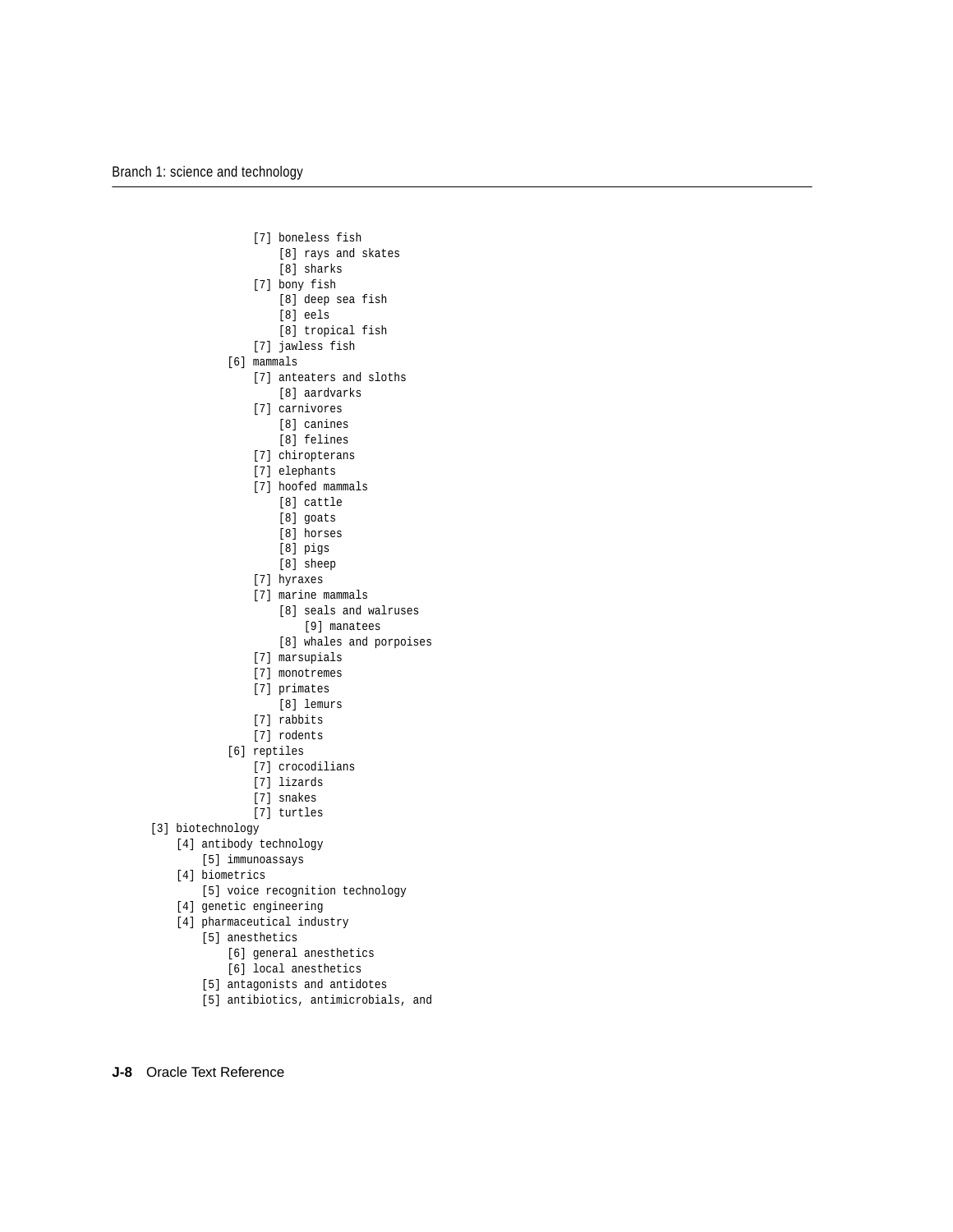- antiparasitics
- [6] anthelmintics
- [6] antibacterials
	- [7] antimalarials
	- [7] antituberculars and antileprotics
- [6] antifungals
- [6] antivirals
- [6] local anti-infectives
- [5] antigout agents
- [5] autonomic nervous system drugs
	- [6] neuromuscular blockers
	- [6] skeletal muscle relaxants
- [5] blood drugs
- [5] cardiovascular drugs
	- [6] antihypertensives
- [5] central nervous system drugs
	- [6] analgesics and antipyretics
	- [6] antianxiety agents
	- [6] antidepressants
	- [6] antipsychotics
	- [6] narcotic and opioid analgesics
	- [6] nonsteroidal anti-inflammatory drugs
	- [6] sedative-hypnotics
- [5] chemotherapeutics, antineoplastic agents
- [5] dermatomucosal agents
	- [6] topical corticosteroids
- [5] digestive system drugs
	- [6] antacids, adsorbents, and
		- antiflatulents
	- [6] antidiarrheals
	- [6] antiemetics
	- [6] antiulcer agents
	- [6] digestants
	- [6] laxatives
- [5] eye, ear, nose, and throat drugs
	- [6] nasal agents
	- [6] ophthalmics
		- [7] ophthalmic vasoconstrictors
	- [6] otics, ear care drugs
- [5] fluid and electrolyte balance drugs [6] diuretics
- [5] hormonal agents
- 
- [5] immune system drugs
	- [6] antitoxins and antivenins
	- [6] biological response modifiers
	- [6] immune serums
	- [6] immunosuppressants
	- [6] vaccines and toxoids
- [5] oxytocics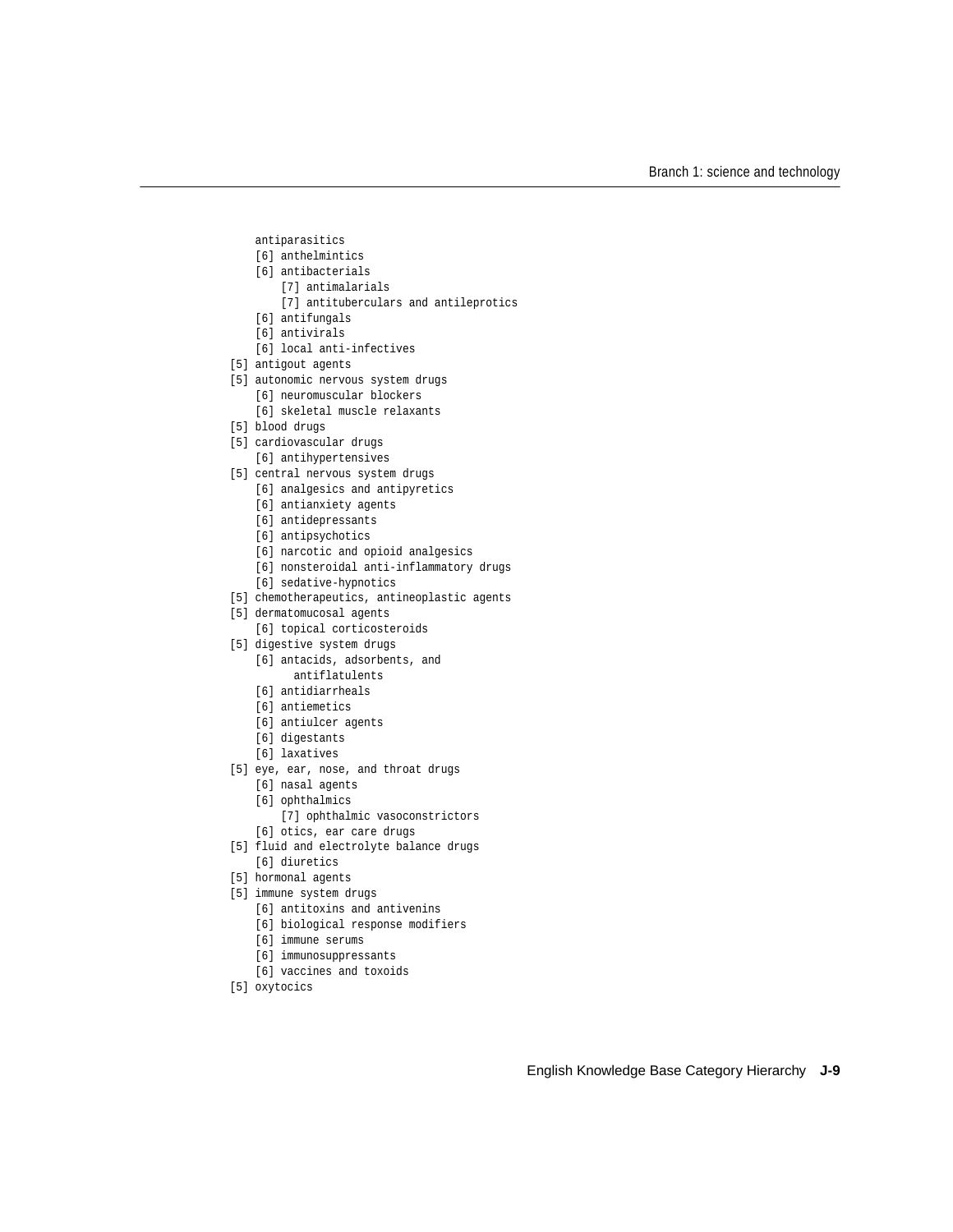- [5] respiratory drugs
	- [6] antihistamines
	- [6] bronchodilators
	- [6] expectorants and antitussives
- [5] spasmolytics
- [5] topical agents
- [3] health and medicine
	- [4] healthcare industry
		- [5] healthcare providers and practices
		- [5] medical disciplines and specialties
			- [6] cardiology
			- [6] dentistry
			- [6] dermatology
			- [6] geriatrics
			- [6] neurology
			- [6] obstetrics and gynecology
			- [6] oncology
			- [6] ophthalmology
			- [6] pediatrics
		- [5] medical equipment
			- [6] artificial limbs and organs
			- [6] dressings and supports
		- [5] medical equipment manufacturers
		- [5] medical facilities
	- [4] medical problems
		- [5] blood disorders
		- [5] cancers and tumors [6] carcinogens
		- [5] cardiovascular disorders
		- [5] developmental disorders
		- [5] environment-related afflictions
		- [5] gastrointestinal disorders
		- [5] genetic and hereditary disorders
		- [5] infectious diseases
			- [6] communicable diseases
				- [7] sexually transmitted diseases
		- [5] injuries
		- [5] medical disabilities
		- [5] neurological disorders
		- [5] respiratory disorders
		- [5] skin conditions
	- [4] nutrition
	- [4] practice of medicine
		- [5] alternative medicine
		- [5] medical diagnosis
			- [6] medical imaging
		- [5] medical personnel
		- [5] medical procedures
			- [6] physical therapy
			- [6] surgical procedures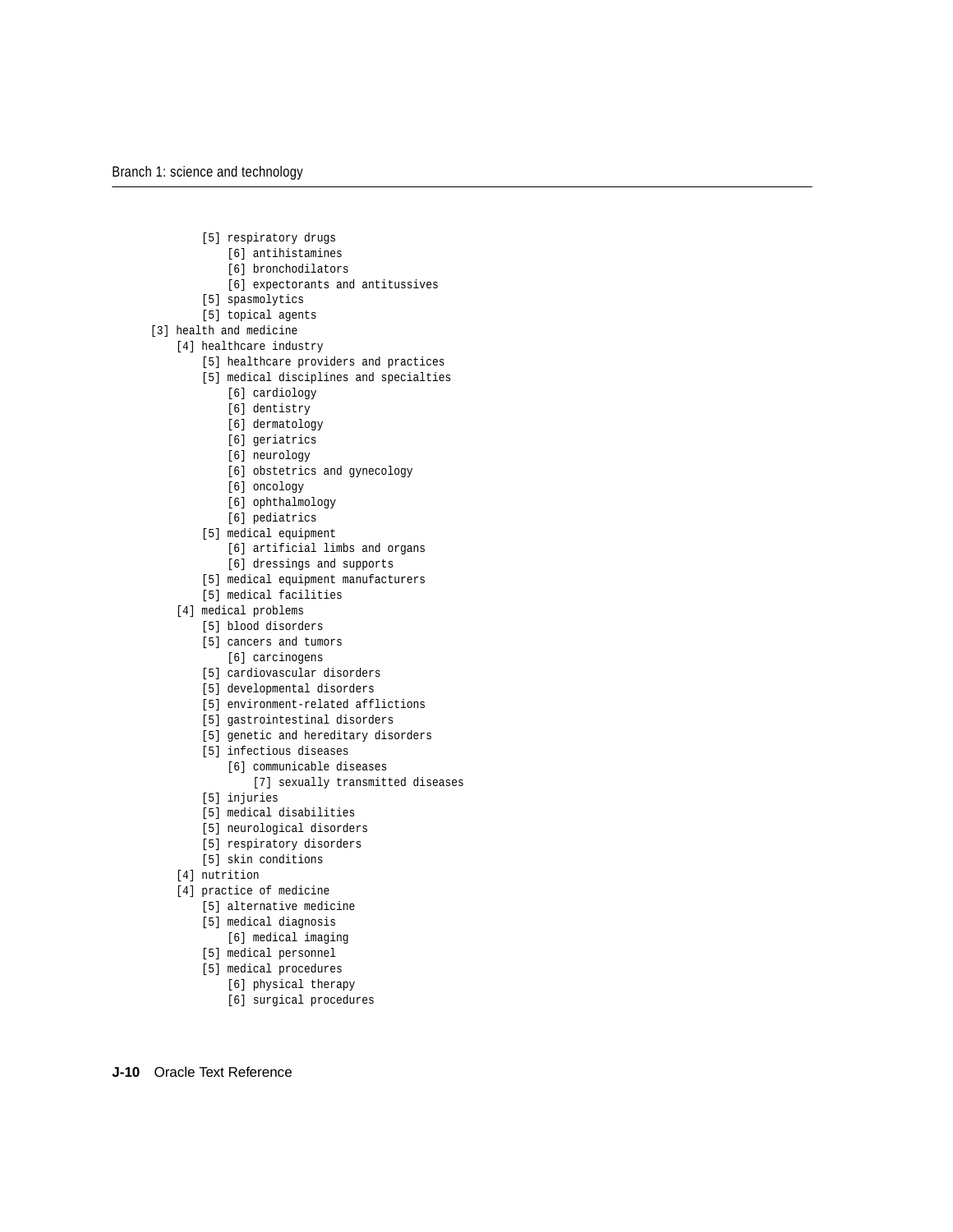```
 [7] cosmetic surgery
         [4] veterinary medicine
[2] machinery
    [3] machine components
[2] mathematics
     [3] algebra
        [4] linear algebra
        [4] modern algebra
     [3] arithmetic
        [4] elementary algebra
     [3] calculus
    [3] geometry
        [4] mathematical topology
        [4] plane geometry
         [4] trigonometry
    [3] math tools
    [3] mathematical analysis
    [3] mathematical foundations
        [4] number theory
         [4] set theory
         [4] symbolic logic
     [3] statistics
[2] mechanical engineering
[2] physics
    [3] acoustics
     [3] cosmology
         [4] astronomy
             [5] celestial bodies
                 [6] celestial stars
                 [6] comets
                 [6] constellations
                 [6] galaxies
                 [6] moons
                [6] nebulae
                 [6] planets
             [5] celestial phenomena
    [3] electricity and magnetism
     [3] motion physics
     [3] nuclear physics
         [4] subatomic particles
    [3] optical technology
         [4] holography
         [4] laser technology
             [5] high-energy lasers
             [5] low-energy lasers
```
- [3] thermodynamics
- **[2] robotics**
- **[2] textiles**
- **[2] tools and hardware**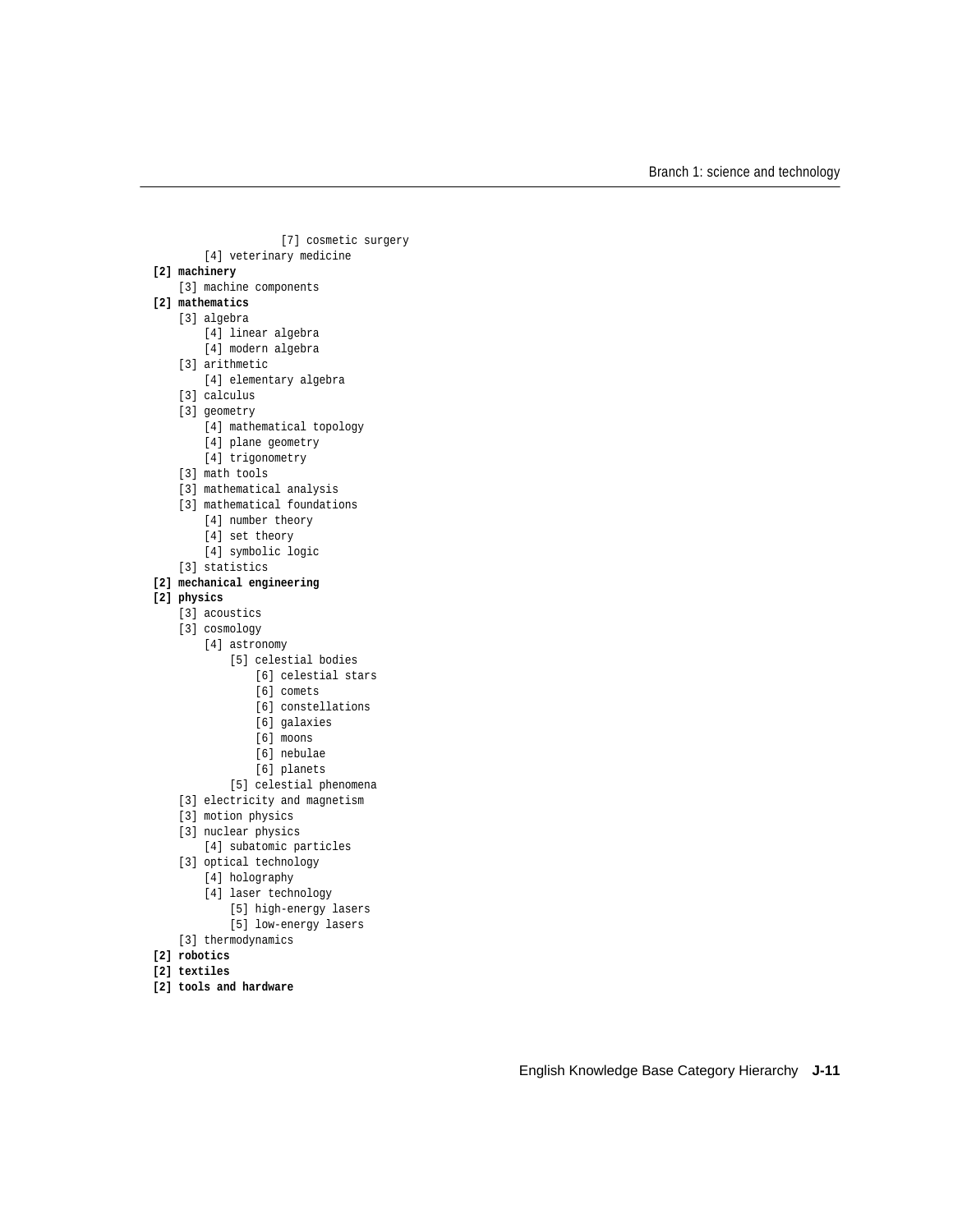- [3] cements and glues
- [3] hand and power tools
	- [4] chisels
	- [4] drills and bits
	- [4] gauges and calipers
	- [4] hammers
	- [4] machine tools
	- [4] planes and sanders
	- [4] pliers and clamps
	- [4] screwdrivers
	- [4] shovels
	- [4] trowels
	- [4] wrenches
- [3] knots

# **[1] social sciences**

#### **[2] anthropology**

- [3] cultural identities
	- [4] Native Americans
- [3] cultural studies
	- [4] ancient cultures
- [3] customs and practices

## **[2] archeology**

- [3] ages and periods
- [3] prehistoric humanoids

## **[2] history**

- [3] U.S. history
	- [4] slavery in the U.S.
- [3] ancient Rome
	- [4] Roman emperors
- [3] ancient history
- [3] biographies
- [3] historical eras

## **[2] human sexuality**

- [3] homosexuality
- [3] pornography
- [3] prostitution
- [3] sexual issues

## **[2] linguistics**

- [3] descriptive linguistics
	- [4] grammar
		- [5] parts of speech
	- [4] phonetics and phonology
- [3] historical linguistics
- [3] languages
- [3] linguistic theories
- [3] rhetoric and figures of speech
- [3] sociolinguistics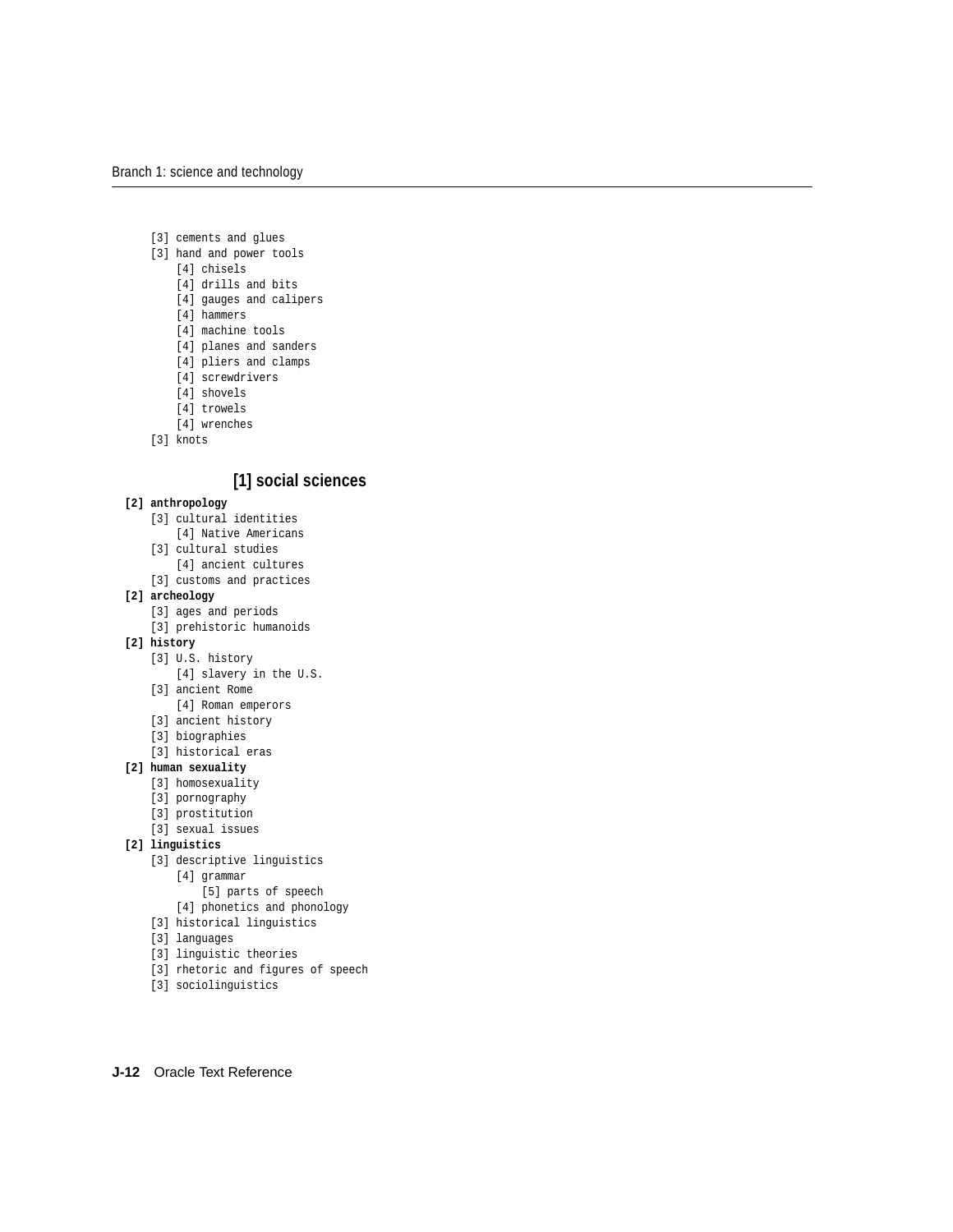- [4] dialects and accents
- [3] writing and mechanics
	- [4] punctuation and diacritics
	- [4] writing systems

## **[2] psychology**

- [3] abnormal psychology
	- [4] anxiety disorders
	- [4] childhood onset disorders
	- [4] cognitive disorders
	- [4] dissociative disorders
	- [4] eating disorders
	- [4] impulse control disorders
	- [4] mood disorders
	- [4] personality disorders
	- [4] phobias
	- [4] psychosomatic disorders
	- [4] psychotic disorders
	- [4] somatoform disorders
	- [4] substance related disorders
- [3] behaviorist psychology
- [3] cognitive psychology
- [3] developmental psychology
- [3] experimental psychology
- [3] humanistic psychology
- [3] neuropsychology
- [3] perceptual psychology
- [3] psychiatry
- [3] psychoanalytic psychology
- [3] psychological states and behaviors
- [3] psychological therapy
- [3] psychological tools and techniques
- [3] sleep psychology
- [4] sleep disorders

## **[2] sociology**

- [3] demographics
- [3] social identities
	- [4] gender studies
	- [4] senior citizens
- [3] social movements and institutions
- [3] social structures

# **[1] transportation**

- **[2] aviation**
	- [3] aircraft
	- [3] airlines
	- [3] airports
	- [3] avionics
- **[2] freight and shipping**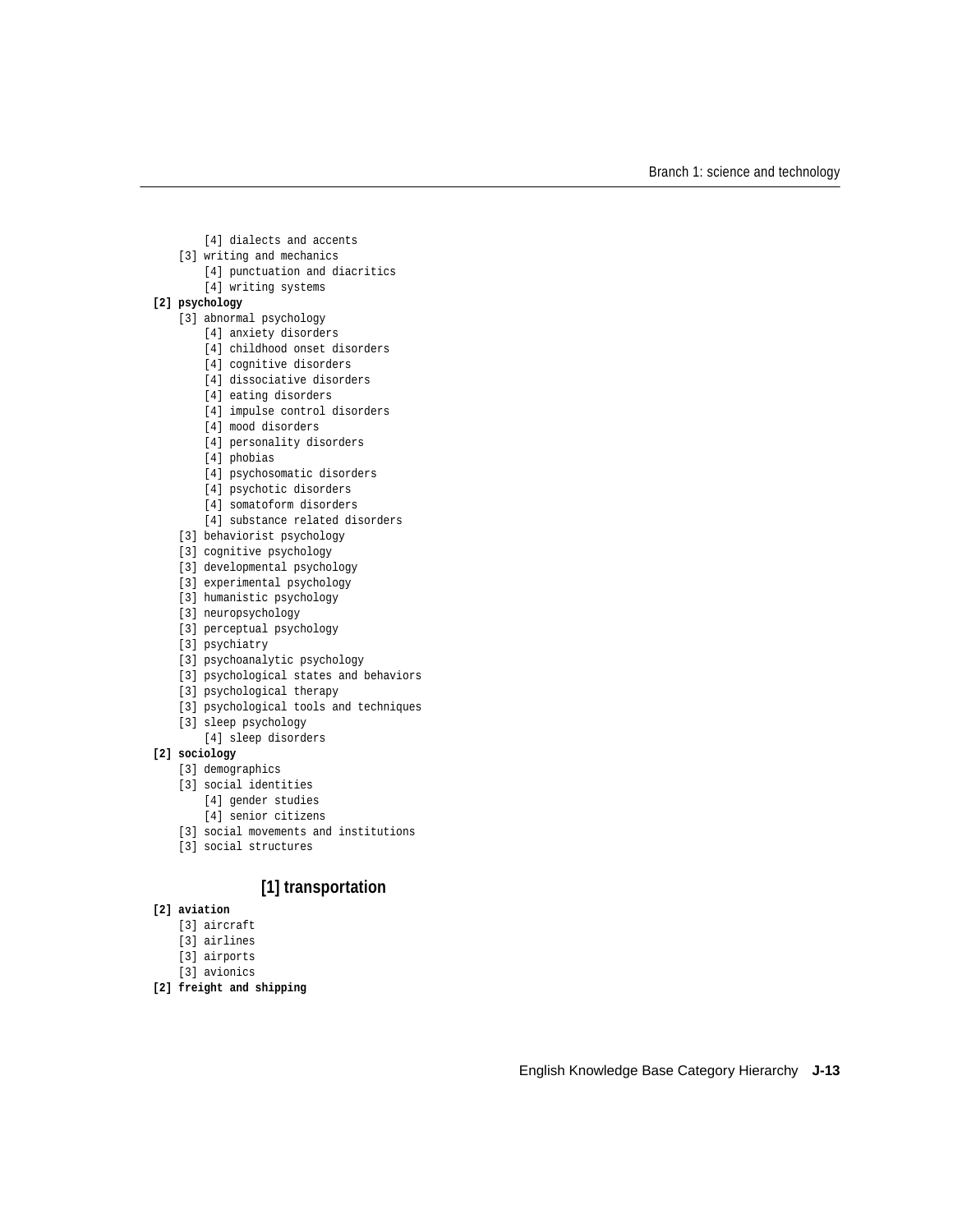- [3] package delivery industry
- [3] trucking industry

## **[2] ground transportation**

- [3] animal powered transportation
- [3] automotive industry
	- [4] automobiles
	- [4] automotive engineering
		- [5] automotive parts
		- [5] internal combustion engines
	- [4] automotive sales
	- [4] automotive service and repair
	- [4] car rentals
	- [4] motorcycles
	- [4] trucks and buses
- [3] human powered vehicles
- [3] rail transportation
	- [4] subways
	- [4] trains
- [3] roadways and driving
- **[2] marine transportation**
	- [3] boats and ships
	- [3] seamanship
	- [3] waterways
- **[2] travel industry**
	- [3] hotels and lodging
	- [3] tourism
		- [4] cruise lines
		- [4] places of interest
		- [4] resorts and spas

# <span id="page-13-0"></span>**Branch 2: business and economics**

**[1] business services industry**

# **[1] commerce and trade**

- **[2] electronic commerce**
- **[2] general commerce**
- **[2] international trade and finance**
- **[2] mail-order industry**
- **[2] retail trade industry**
	- [3] convenience stores
	- [3] department stores
	- [3] discount stores
	- [3] supermarkets
- **[2] wholesale trade industry**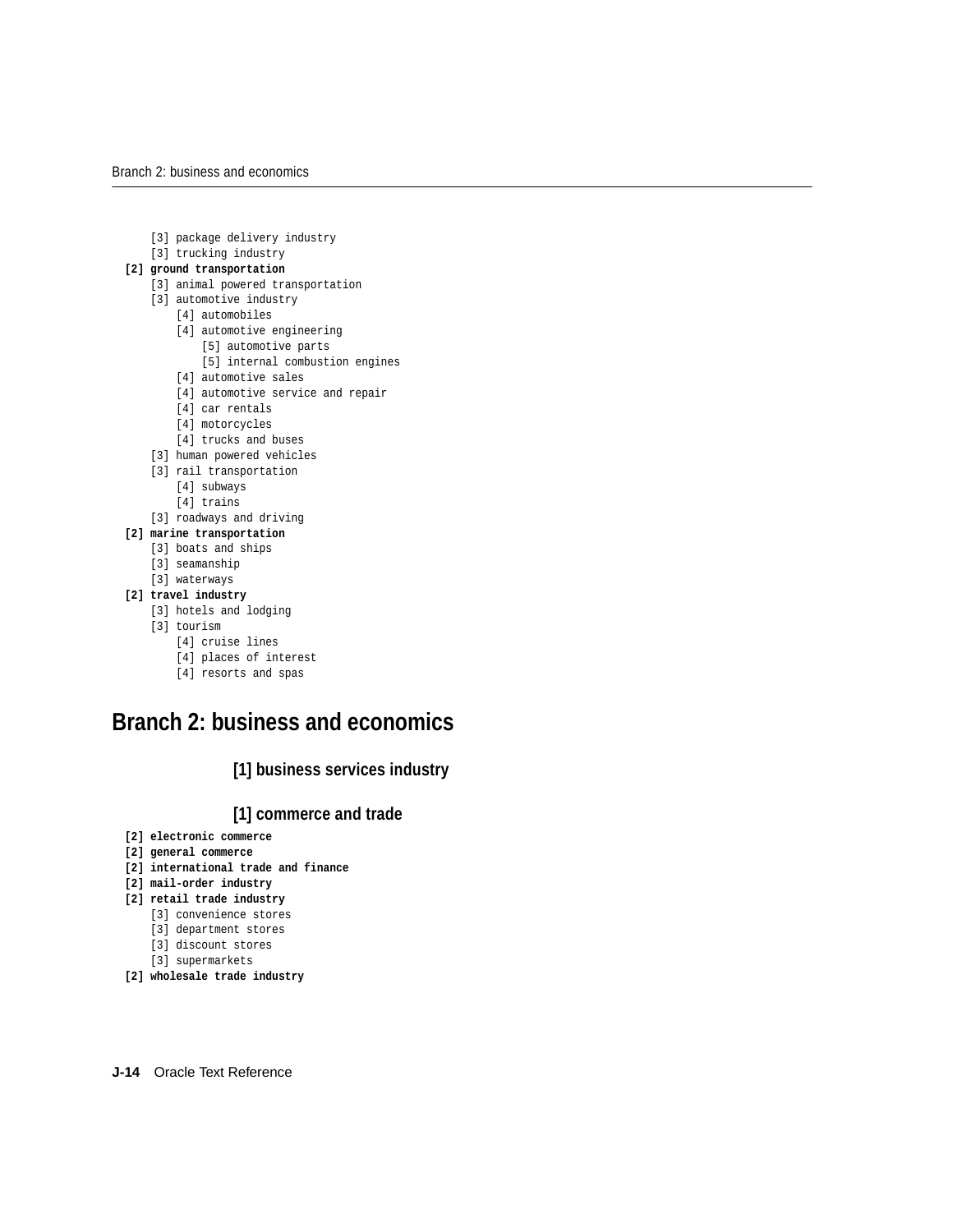# **[1] corporate business**

**[2] business enterprise**

[3] entrepreneurship

- **[2] business fundamentals**
- **[2] consulting industry**
- **[2] corporate finance** [3] accountancy
- **[2] corporate management**
- **[2] corporate practices**
- **[2] diversified companies**
- **[2] human resources**

[3] employment agencies

- **[2] office products**
- **[2] quality control** [3] customer support
- **[2] research and development**
- **[2] sales and marketing**
	- [3] advertising industry

# **[1] economics**

# **[1] financial institutions**

- **[2] banking industry**
- **[2] insurance industry**
- **[2] real-estate industry**

# **[1] financial investments**

## **[2] commodities market**

- [3] money
	- [4] currency market
- [3] precious metals market

## **[2] general investment**

- **[2] personal finance**
	- [3] retirement investments
- **[2] securities market**
	- [3] bond market
	- [3] mutual funds
	- [3] stock market

# **[1] financial lending**

**[2] credit cards**

# **[1] industrial business**

**[2] industrial engineering**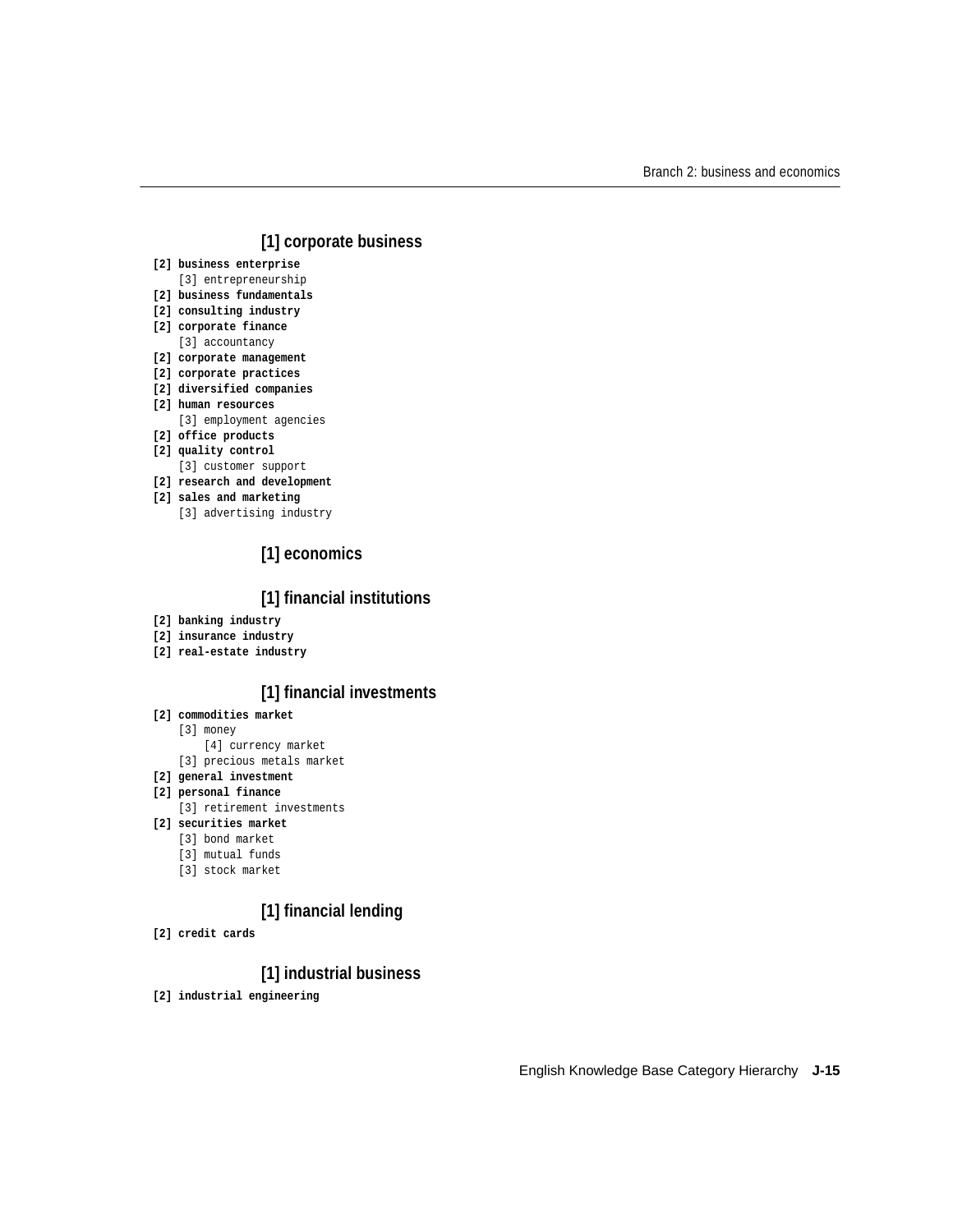[3] production methods

#### **[2] industrialists and financiers**

#### **[2] manufacturing**

[3] industrial goods manufacturing

# **[1] public sector industry**

# **[1] taxes and tariffs**

# **[1] work force**

**[2] organized labor**

# <span id="page-15-0"></span>**Branch 3: government and military**

# **[1] government**

- **[2] county government**
- **[2] forms and philosophies of government**
- **[2] government actions**
- **[2] government bodies and institutions**
	- [3] executive branch
		- [4] U.S. presidents
		- [4] executive cabinet
	- [3] judiciary branch
		- [4] Supreme Court
			- [5] chief justices
	- [3] legislative branch
		- [4] house of representatives
	- [4] senate

## **[2] government officials**

- [3] royalty and aristocracy
- [3] statesmanship
- **[2] government programs**
	- [3] social programs
		- [4] welfare
- **[2] international relations**
	- [3] Cold War
	- [3] diplomacy
	- [3] immigration
- **[2] law**
	- [3] business law
	- [3] courts
	- [3] crimes and offenses
		- [4] controlled substances
			- [5] substance abuse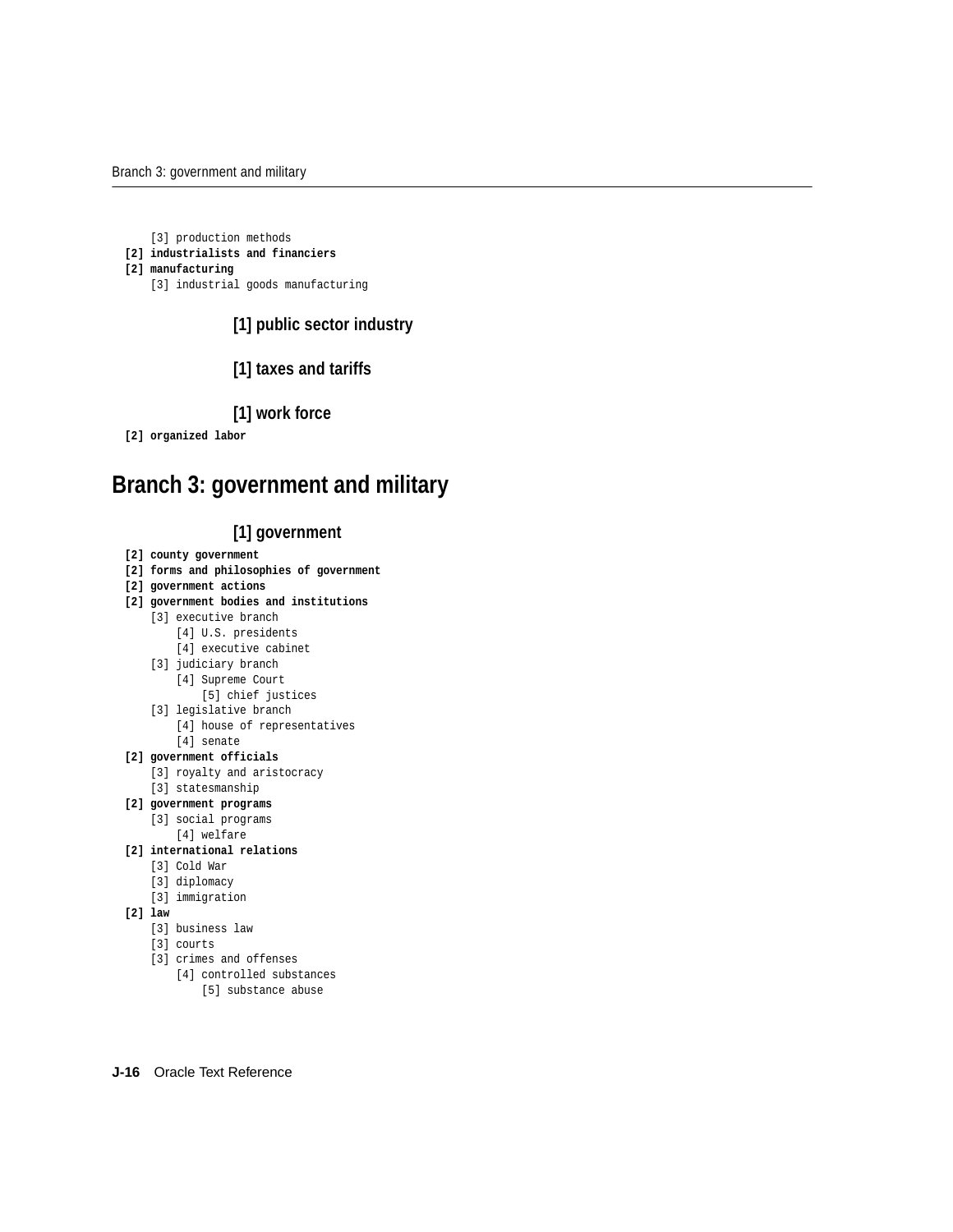- [4] criminals
- [4] organized crime
- [3] law enforcement
- [3] law firms
- [3] law systems
- [4] constitutional law
- [3] legal bodies
- [3] legal customs and formalities
- [3] legal judgments
- [3] legal proceedings
- [3] prisons and punishments

#### **[2] municipal government**

- [3] municipal infrastructure
- [3] urban areas
	- [4] urban phenomena
	- [4] urban structures

## **[2] politics**

- [3] civil rights
- [3] elections and campaigns
- [3] political activities
- [3] political advocacy
	- [4] animal rights
	- [4] consumer advocacy
- [3] political parties
- [3] political principles and philosophies [4] utopias
- [3] political scandals
- [3] revolution and subversion [4] terrorism
- **[2] postal communications**
- **[2] public facilities**
- **[2] state government**

# **[1] military**

- **[2] air force**
- **[2] armored clothing**
- **[2] army**
- **[2] cryptography**
- **[2] military honors**
- **[2] military intelligence**
- **[2] military leaders**
- **[2] military ranks**
	- [3] army, air force, and marine ranks
	- [3] navy and coast guard ranks

#### **[2] military wars**

- [3] American Civil War
- [3] American Revolution
- [3] World War I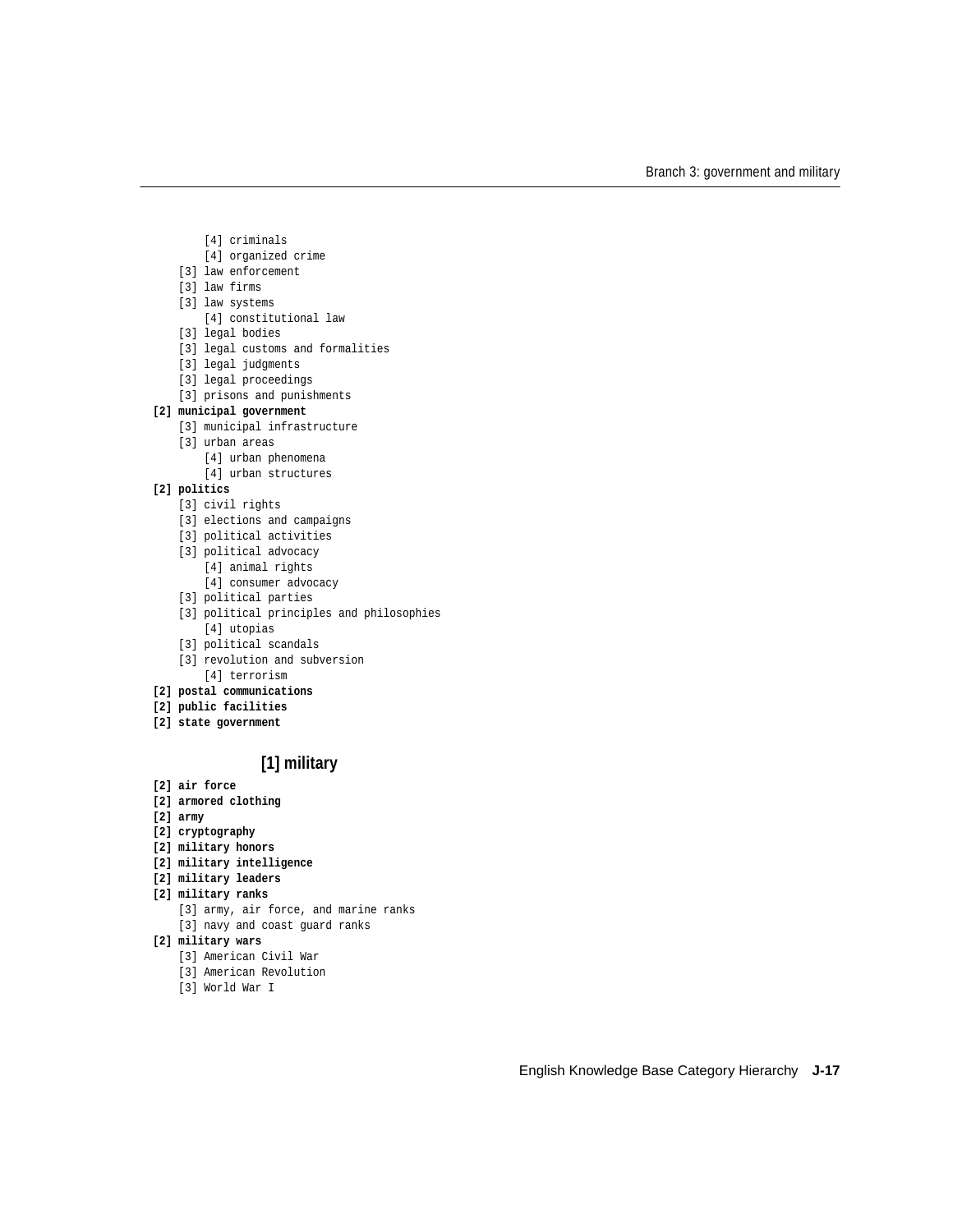- [3] World War II
- [3] warfare

## **[2] military weaponry**

- [3] bombs and mines
- [3] chemical and biological warfare
- [3] military aircraft
- [3] missiles, rockets, and torpedoes
- [3] nuclear weaponry
- [3] space-based weapons
- **[2] navy**
	- [3] warships
- **[2] service academies**

# <span id="page-17-0"></span>**Branch 4: social environment**

# **[1] belief systems**

## **[2] folklore**

## **[2] mythology**

- [3] Celtic mythology
- [3] Egyptian mythology
- [3] Greek mythology
- [3] Japanese mythology
- [3] Mesopotamian and Sumerian mythology
- [3] Norse and Germanic mythology
- [3] Roman mythology
- [3] South and Central American mythology
- [3] mythological beings
- [3] myths and legends

## **[2] paranormal phenomena**

- [3] astrology
- [3] occult
- [3] superstitions

## **[2] philosophy**

- [3] epistemology
- [3] ethics and aesthetics
- [3] metaphysics
- [3] philosophical logic
- [3] schools of philosophy

## **[2] religion**

- [3] God and divinity
- [3] doctrines and practices
- [3] history of religion
- [3] religious institutions and structures
- [3] sacred texts and objects
	- [4] Bible
	- [4] liturgical garments
- [3] world religions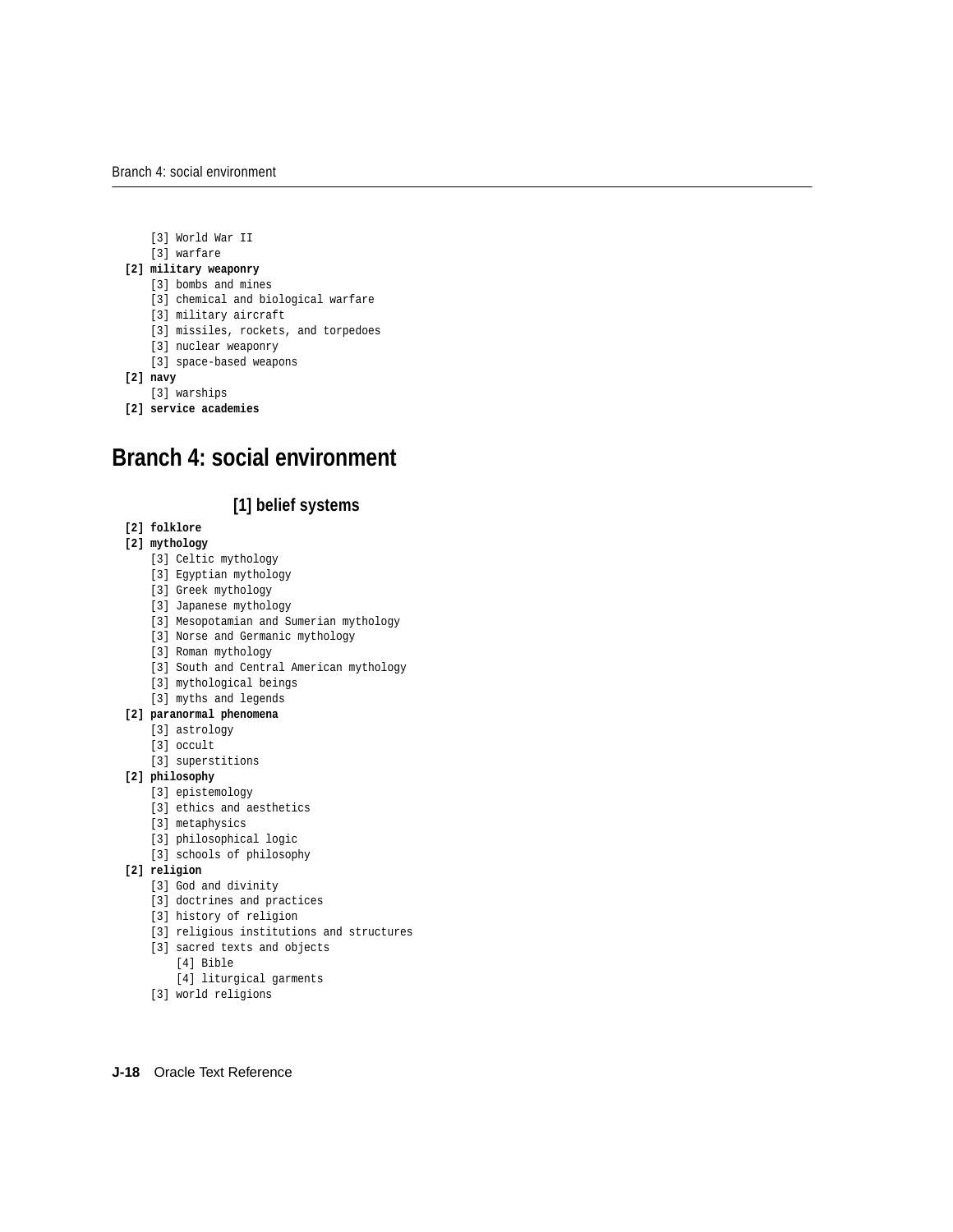- [4] Christianity
	- [5] Christian denominations
	- [5] Christian heresies
	- [5] Christian theology
	- [5] Mormonism
	- [5] Roman Catholicism
		- [6] popes
		- [6] religious orders
	- [5] evangelism
	- [5] protestant reformation
- [4] Islam
- [4] Judaism
- [4] eastern religions
	- [5] Buddhism
	- [5] Hinduism
		- [6] Hindu deities

# **[1] clothing and appearance**

## **[2] clothing**

- [3] clothing accessories
	- [4] belts
	- [4] functional accessories
	- [4] gloves
- [3] fabrics
	- [4] laces
	- [4] leather and fur
- [3] footwear
- [3] garment parts
	- [4] garment fasteners
	- [4] garment trim
- [3] headgear
	- [4] hats
	- [4] helmets
- [3] laundry
- [3] neckwear
- [3] outer garments
	- [4] dresses
	- [4] formalwear
	- [4] jackets
	- [4] pants
	- [4] shirts
	- [4] skirts
	- [4] sporting wear
	- [4] sweaters
- [3] sewing
- [3] undergarments
	- [4] deshabille
		- [4] hosiery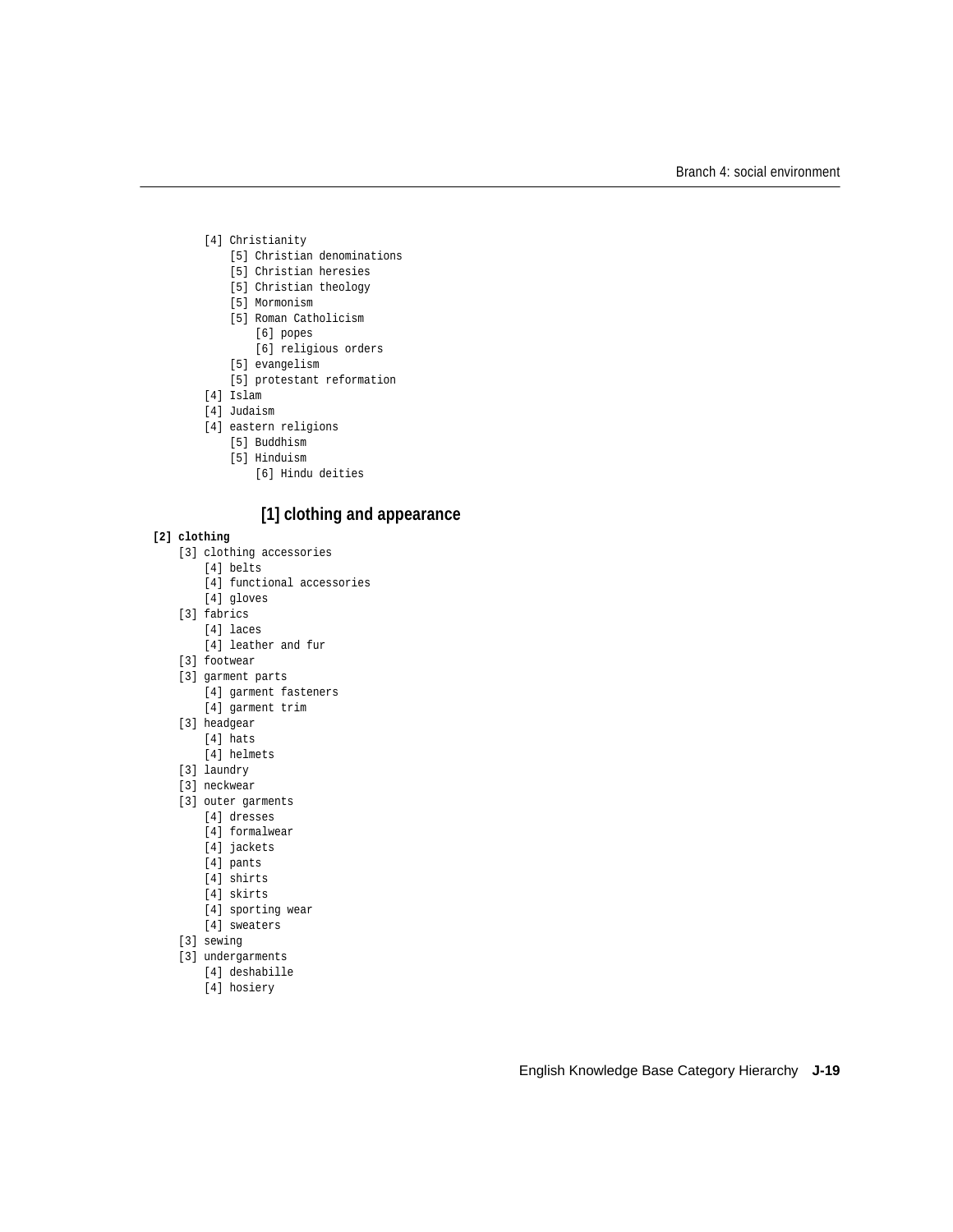- [4] lingerie
- [4] men's underwear

#### **[2] cosmetics**

- [3] facial hair
- [3] hair styling
- **[2] fashion industry**
	- [3] supermodels
- **[2] grooming**
	- [3] grooming aids
- **[2] jewelry**

# **[1] emergency services**

- **[2] emergency dispatch**
- **[2] emergency medical services**
- **[2] fire prevention and suppression**
- **[2] hazardous material control**
- **[2] heavy rescue**

# **[1] family**

- **[2] death and burial**
	- [3] funeral industry
- **[2] divorce**
- **[2] infancy**
- **[2] kinship and ancestry**
- **[2] marriage**
- **[2] pregnancy**
- [3] contraception
- **[2] upbringing**

# **[1] food and agriculture**

- **[2] agribusiness**
- **[2] agricultural equipment**
- **[2] agricultural technology**
	- [3] soil management
		- [4] fertilizers
- **[2] aquaculture**
- **[2] cereals**
- **[2] condiments**
- **[2] crop grain**
- **[2] dairy products** [3] cheeses
- **[2] drinking and dining**
	- [3] alcoholic beverages
		- [4] beers
		- [4] liqueurs
		- [4] liquors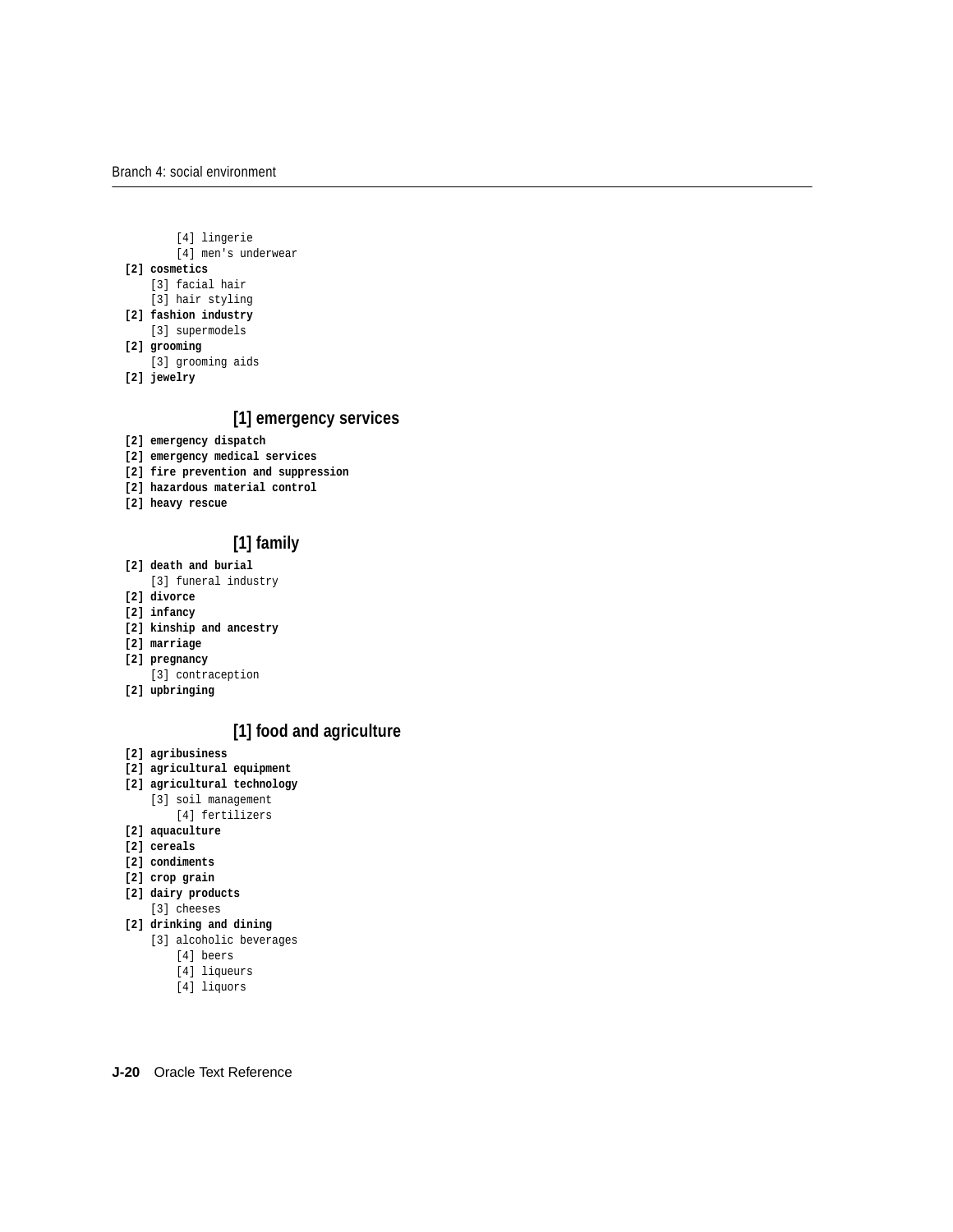- [4] mixed drinks
- [4] wines
	- [5] wineries
- [3] cooking
- [3] meals and dishes
	- [4] sandwiches
- [3] non-alcoholic beverages
	- [4] coffee
	- [4] soft drinks
	- [4] tea
- **[2] farming**
- **[2] fats and oils**
	- [3] butter and margarine
- **[2] food and drink industry**
	- [3] foodservice industry
	- [3] meat packing industry
- **[2] forestry**
	- [3] forest products
- **[2] fruits and vegetables** [3] legumes
- **[2] leavening agents**
- **[2] mariculture**
- **[2] meats**
	- [3] beef
		- [3] pate and sausages
		- [3] pork
		- [3] poultry
- **[2] nuts and seeds**
- **[2] pasta**
- **[2] prepared foods**
	- [3] breads
	- [3] candies
	- [3] crackers
	- [3] desserts
		- [4] cakes
			- [4] cookies
			- [4] pies
	- [3] pastries
	- [3] sauces
	- [3] soups and stews
- **[2] ranching**
- **[2] seafood**
- **[2] spices and flavorings**
	- [3] sweeteners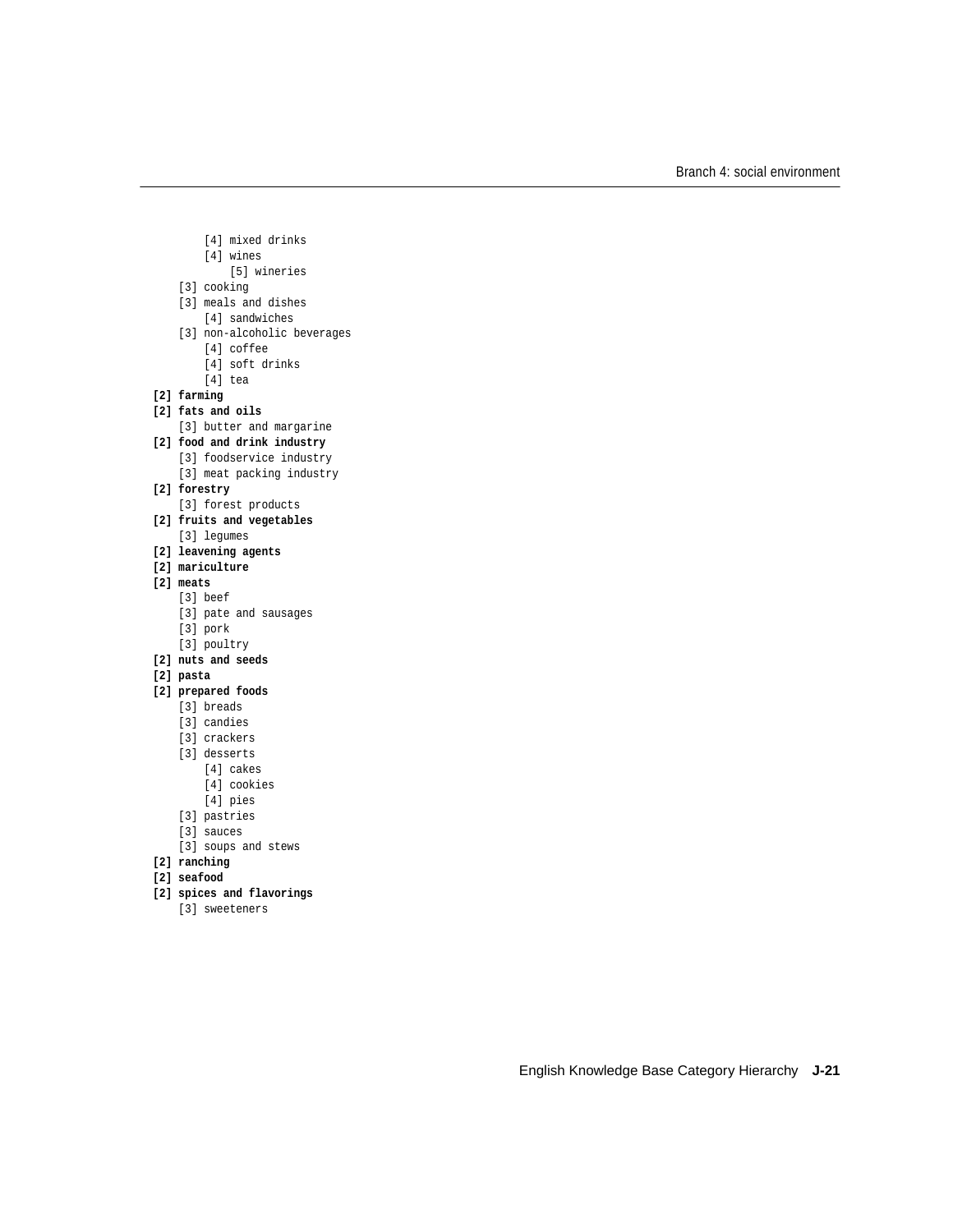# **[1] housekeeping and butlery**

# **[1] housewares**

- **[2] beds**
- **[2] candles**
- **[2] carpets and rugs**
- **[2] cases, cabinets, and chests**
- **[2] chairs and sofas**
- **[2] curtains, drapes, and screens**
- **[2] functional wares**
	- [3] cleaning supplies
- **[2] home appliances**
- **[2] kitchenware**
	- [3] cookers
	- [3] fine china
	- [3] glassware
	- [3] kitchen appliances
	- [3] kitchen utensils
		- [4] cutting utensils
	- [3] pots and pans
	- [3] serving containers
	- [3] tableware
- **[2] lamps**
- **[2] linen**
- **[2] mirrors**
- **[2] ornamental objects**
- **[2] stationery**
- **[2] stools and stands**
- **[2] tables and desks**
- **[2] timepieces**

# **[1] leisure and recreation**

## **[2] arts and entertainment**

- [3] broadcast media
	- [4] radio
		- [5] amateur radio
	- [4] television
- [3] cartoons, comic books, and superheroes
- [3] cinema
	- [4] movie stars
	- [4] movie tools and techniques
	- [4] movies
- [3] entertainments and spectacles
	- [4] entertainers
- [3] humor and satire
- [3] literature
	- [4] children's literature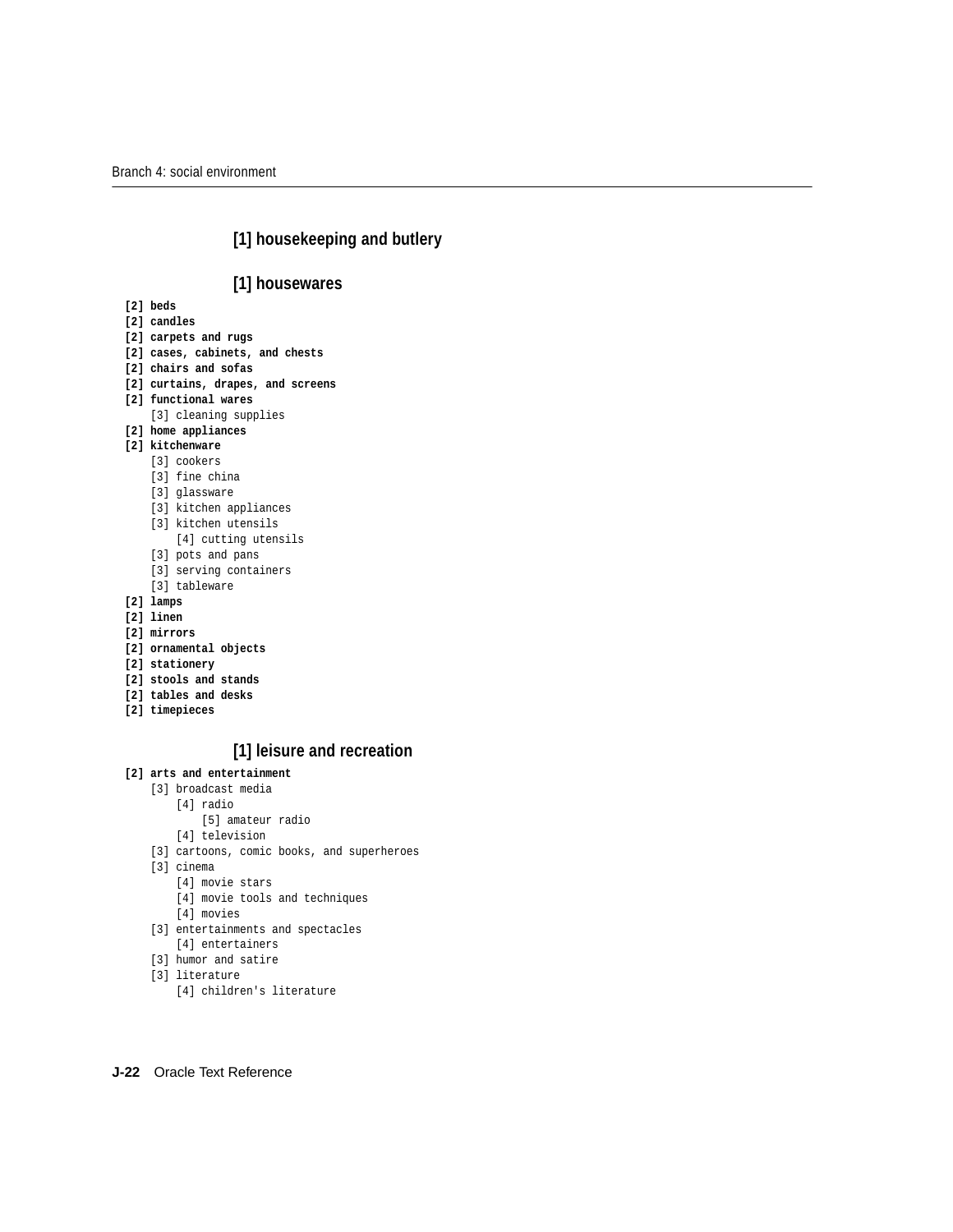[4] literary criticism [4] literary devices and techniques [4] poetry [5] classical poetry [4] prose [5] fiction [6] horror fiction [6] mystery fiction [4] styles and schools of literature [3] performing arts [4] dance [5] ballet [5] choreography [5] folk dances [5] modern dance [4] drama [5] dramatic structure [5] stagecraft [4] music [5] blues music [5] classical music [5] composition types [5] folk music [5] jazz music [5] music industry [5] musical instruments [6] keyboard instruments [6] percussion instruments [6] string instruments [6] wind instruments

- - [7] brass instruments
- [7] woodwinds
- [5] opera and vocal
- [5] popular music and dance
- [5] world music
- [3] science fiction
- [3] visual arts
	- [4] art galleries and museums
	- [4] artistic painting
		- [5] painting tools and techniques
		- [5] styles and schools of art
	- [4] graphic arts
	- [4] photography
		- [5] cameras
		- [5] photographic lenses
		- [5] photographic processes
		- [5] photographic techniques
		- [5] photographic tools
	- [4] sculpture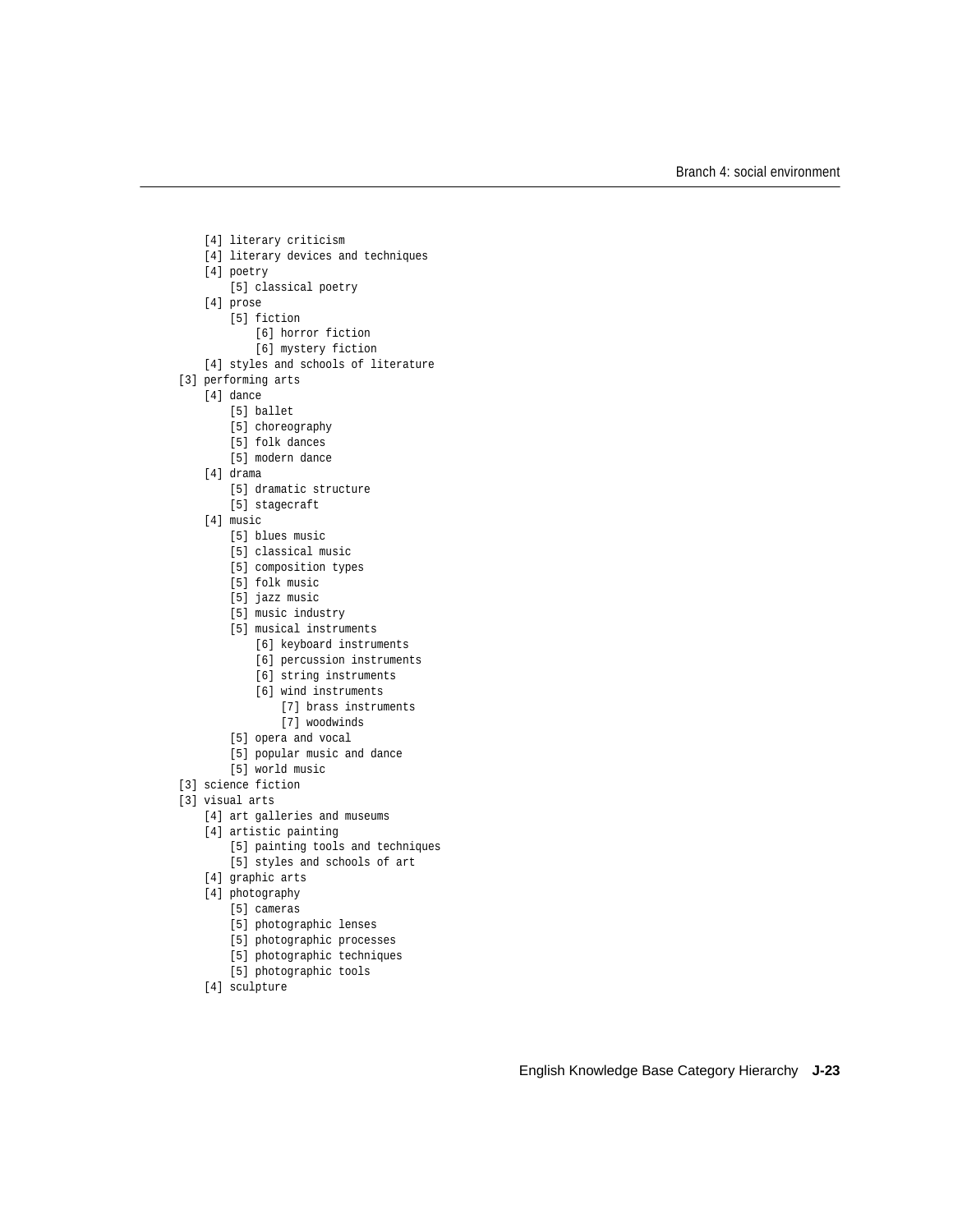```
 [5] sculpture tools and techniques
[2] crafts
[2] games
     [3] indoor games
         [4] board games
         [4] card games
         [4] video games
    [3] outdoor games
[2] gaming industry
     [3] gambling
[2] gardening
[2] hobbies
     [3] coin collecting
    [3] stamp collecting
[2] outdoor recreation
     [3] hunting and fishing
[2] pets
[2] restaurant industry
[2] sports
     [3] Olympics
     [3] aquatic sports
         [4] canoeing, kayaking, and rafting
         [4] swimming and diving
         [4] yachting
    [3] baseball
    [3] basketball
     [3] bicycling
     [3] bowling
     [3] boxing
    [3] equestrian events
         [4] horse racing
         [4] rodeo
    [3] fantasy sports
     [3] fitness and health
        [4] fitness equipment
     [3] football
     [3] golf
     [3] gymnastics
     [3] martial arts
     [3] motor sports
         [4] Formula I racing
         [4] Indy car racing
         [4] NASCAR racing
         [4] drag racing
        [4] motorcycle racing
        [4] off-road racing
    [3] soccer
     [3] sports equipment
     [3] tennis
```
[3] track and field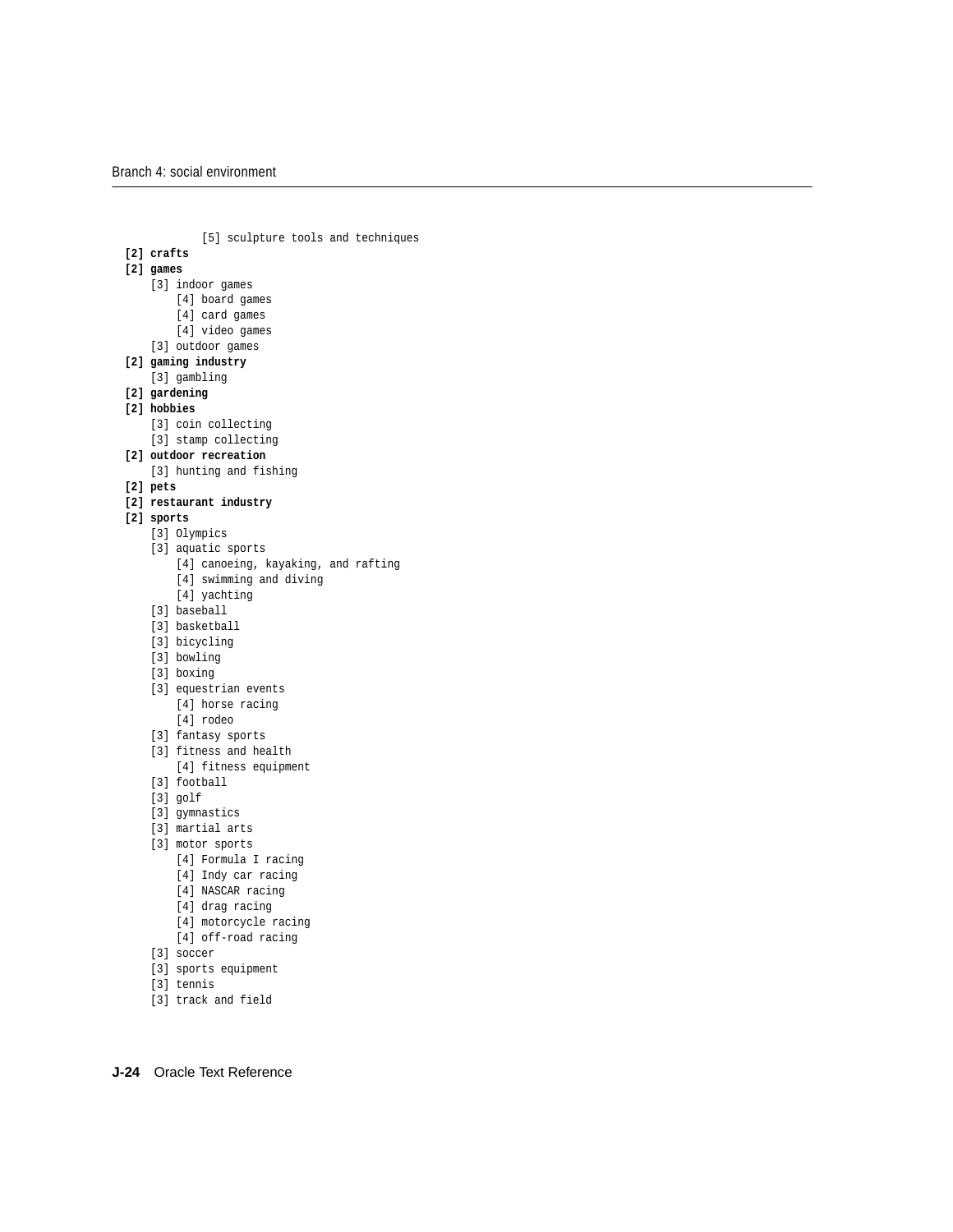```
 [3] winter sports
        [4] hockey
         [4] ice skating
         [4] skiing
[2] tobacco industry
```

```
[2] toys
```
# <span id="page-24-0"></span>**Branch 5: geography**

# **[1] cartography**

**[2] explorers**

# **[1] physical geography**

- **[2] bodies of water**
	- [3] lakes
	- [3] oceans
	- [3] rivers

## **[2] land forms**

- [3] coastlands
- [3] continents
- [3] deserts
- [3] highlands
- [3] islands
- [3] lowlands
- [3] mountains
- [3] wetlands

# **[1] political geography**

## **[2] Africa**

- [3] Central Africa
	- [4] Angola
	- [4] Burundi
	- [4] Central African Republic
	- [4] Congo
	- [4] Gabon
	- [4] Kenya
	- [4] Malawi
	- [4] Rwanda
	- [4] Tanzania
	- [4] Uganda
	- [4] Zaire
	- [4] Zambia
- [3] North Africa
	- [4] Algeria
		- [4] Chad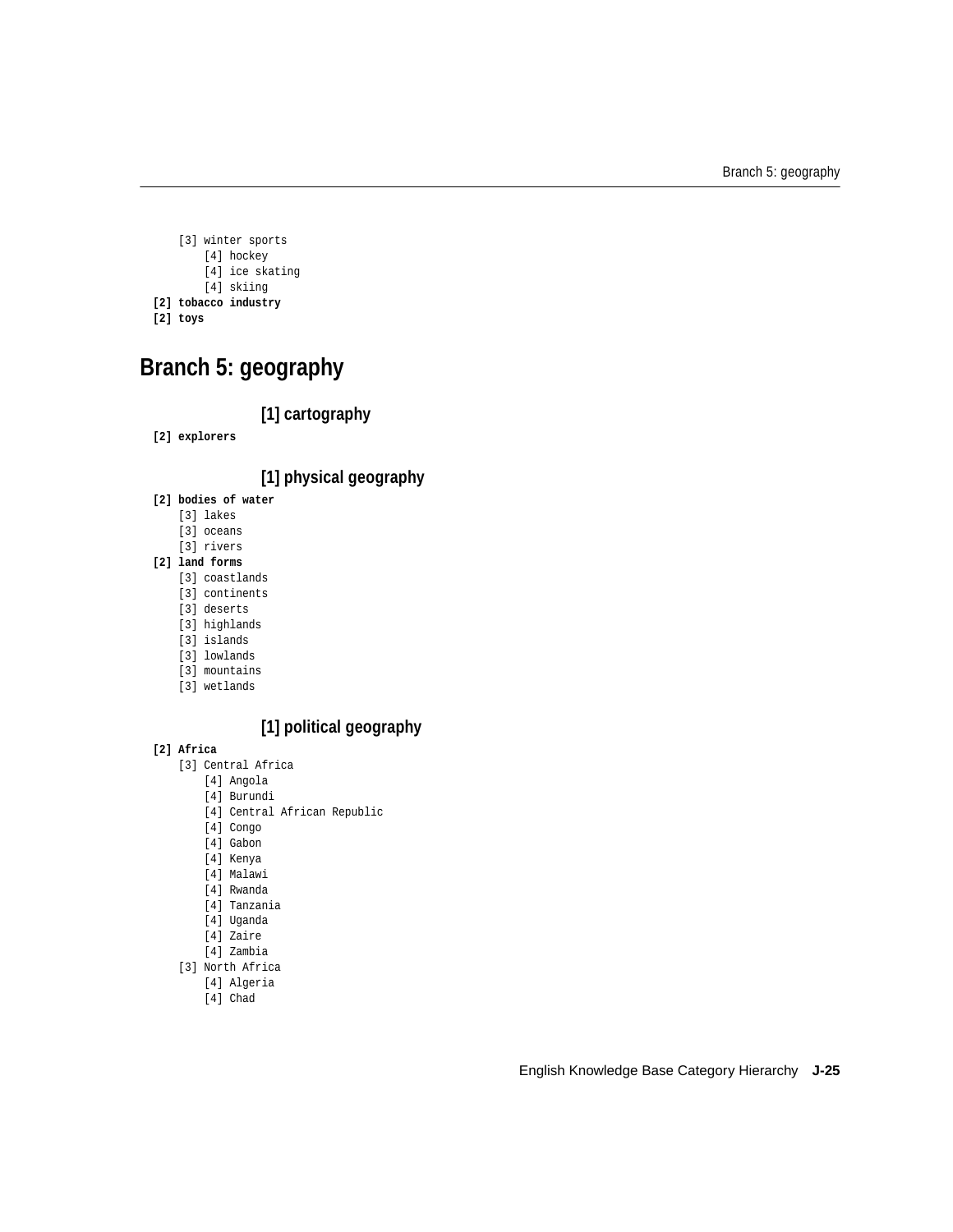- [4] Djibouti
- [4] Egypt
- [4] Ethiopia
- [4] Libya
- [4] Morocco
- [4] Somalia
- [4] Sudan
- [4] Tunisia
- [3] Southern Africa
	- [4] Botswana
	- [4] Lesotho
	- [4] Mozambique
	- [4] Namibia
	- [4] South Africa
	- [4] Swaziland
	- [4] Zimbabwe
- [3] West Africa
	- [4] Benin
	- [4] Burkina Faso
	- [4] Cameroon
	- [4] Equatorial Guinea
	- [4] Gambia
	- [4] Ghana
	- [4] Guinea
	- [4] Guinea-Bissau
	- [4] Ivory Coast
	- [4] Liberia
	- [4] Mali
	- [4] Mauritania
	- [4] Niger
	- [4] Nigeria
	- [4] Sao Tome and Principe
	- [4] Senegal
	- [4] Sierra Leone
	- [4] Togo
- **[2] Antarctica**

## **[2] Arctic**

- [3] Greenland
- [3] Iceland
- **[2] Asia**
	- [3] Central Asia
		- [4] Afghanistan
		- [4] Bangladesh
		- [4] Bhutan
		- [4] India
		- [4] Kazakhstan
		- [4] Kyrgyzstan
		- [4] Nepal
		- [4] Pakistan
		- [4] Tajikstan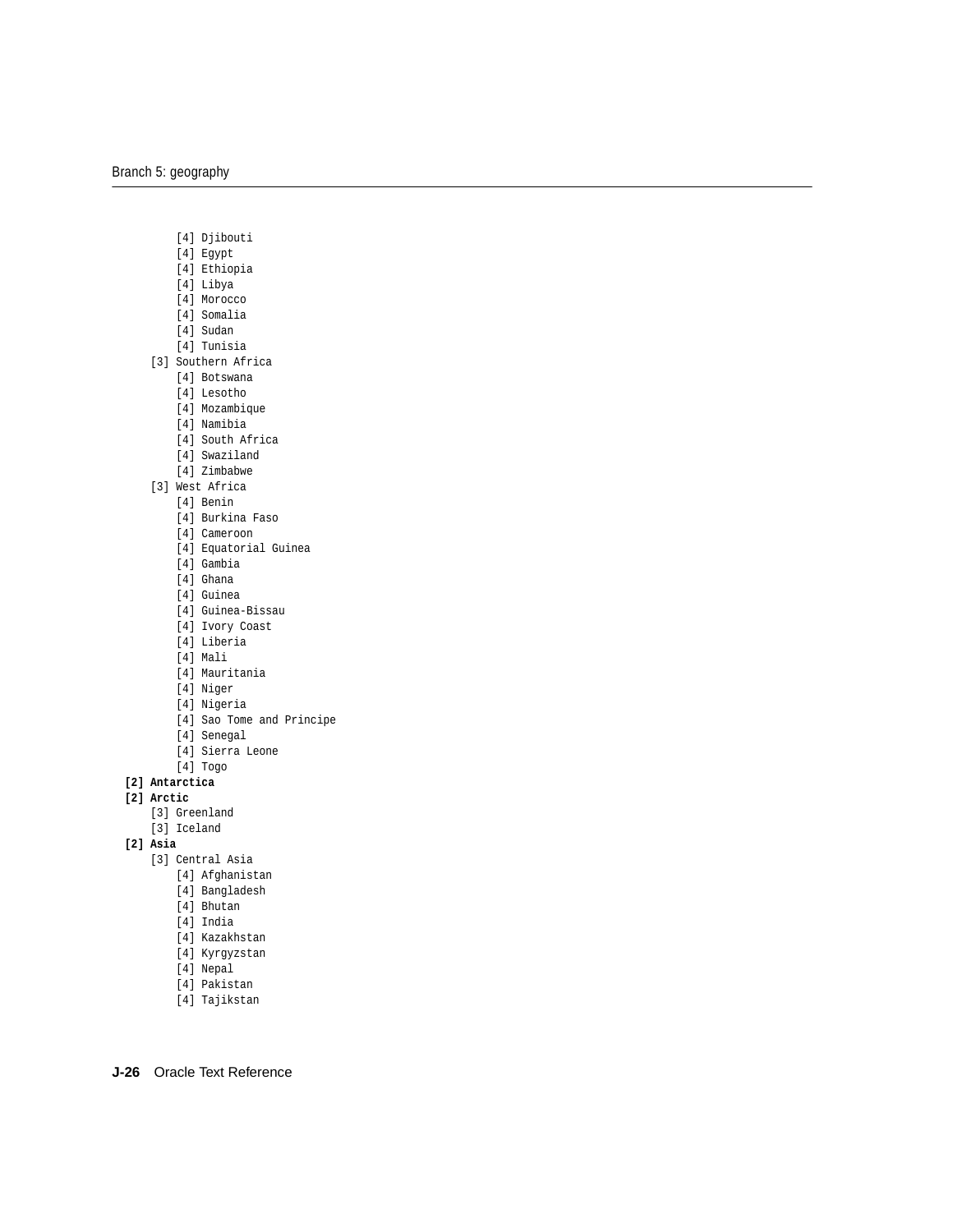- [4] Turkmenistan
- [4] Uzbekistan
- [3] East Asia
	- [4] China
	- [4] Hong Kong
	- [4] Japan
	- [4] Macao
	- [4] Mongolia
	- [4] North Korea
	- [4] South Korea
	- [4] Taiwan
- [3] Southeast Asia
	- [4] Brunei
	- [4] Cambodia
	- [4] Indonesia
	- [4] Laos
	- [4] Malaysia
	- [4] Myanmar
	- [4] Papua New Guinea
	- [4] Philippines
	- [4] Singapore
	- [4] Thailand
	- [4] Vietnam

## **[2] Atlantic area**

- [3] Azores
- [3] Bermuda
- [3] Canary Islands
- [3] Cape Verde
- [3] Falkland Islands

#### **[2] Caribbean**

- [3] Antigua and Barbuda
- [3] Bahamas
- [3] Barbados
- [3] Cuba
- [3] Dominica
- [3] Dominican Republic
- [3] Grenada
- [3] Haiti
- [3] Jamaica
- [3] Netherlands Antilles
- [3] Puerto Rico
- [3] Trinidad and Tobago

## **[2] Central America**

- [3] Belize
- [3] Costa Rica
- [3] El Salvador
- [3] Guatemala
- [3] Honduras
- [3] Nicaragua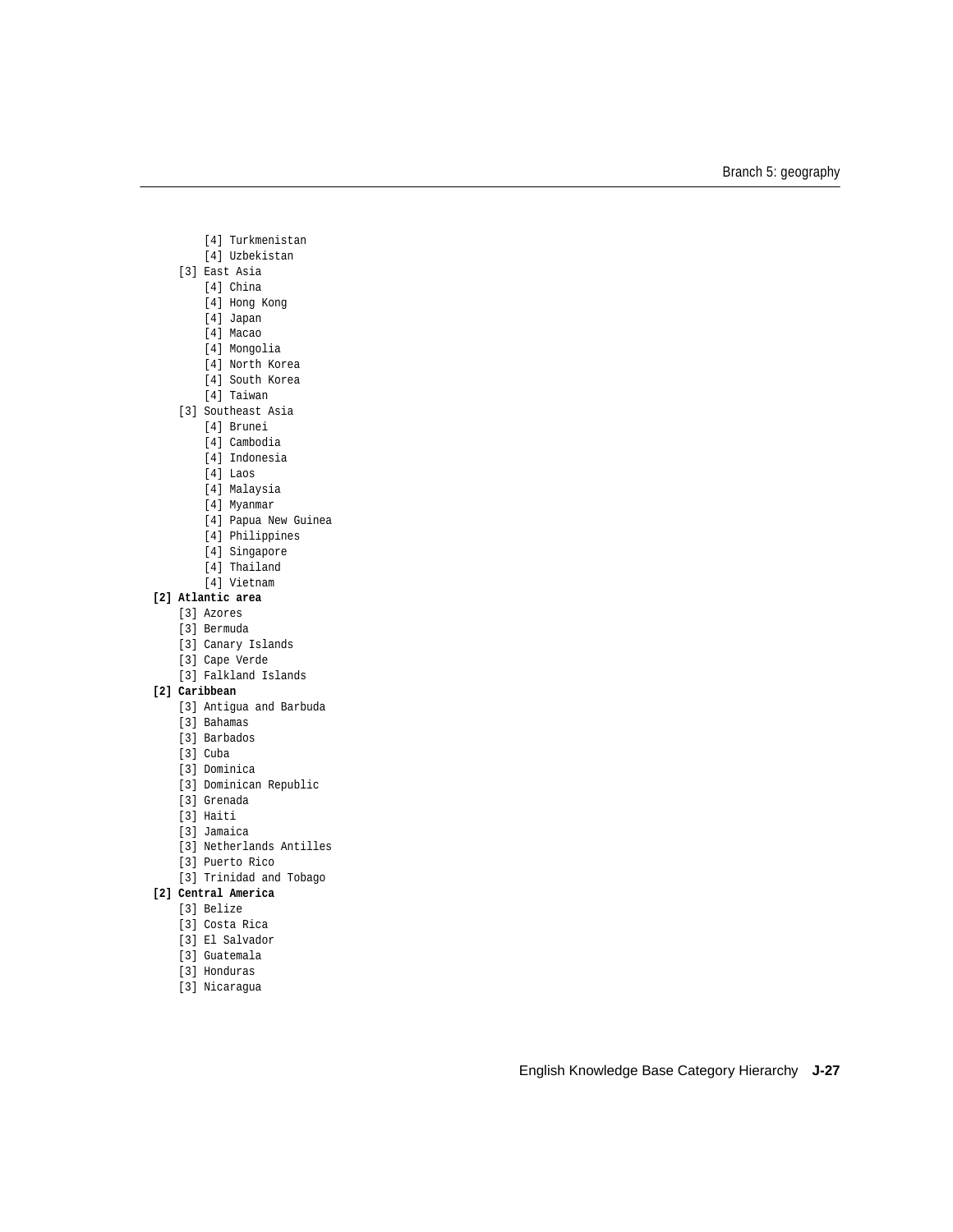[3] Panama

## **[2] Europe**

- [3] Eastern Europe
	- [4] Albania
	- [4] Armenia
	- [4] Azerbaijan
	- [4] Belarus
	- [4] Bulgaria
	- [4] Czech Republic
	- [4] Czechoslovakia
	- [4] Estonia
	- [4] Greece
	- [4] Hungary
	- [4] Latvia
	- [4] Lithuania
	- [4] Moldava
	- [4] Poland
	- [4] Republic of Georgia
	- [4] Romania
	- [4] Russia
	- [5] Siberia
	- [4] Slovakia
	- [4] Soviet Union
	- [4] Ukraine
	- [4] Yugoslavia
		- [5] Bosnia and Herzegovina
		- [5] Croatia
		- [5] Macedonia
		- [5] Montenegro
		- [5] Serbia
		- [5] Slovenia
	- [3] Western Europe
		- [4] Austria
		- [4] Belgium
		- [4] Denmark
		- [4] Faeroe Island
		- [4] Finland
		- [4] France
		- [4] Germany
		- [4] Iberia
			- [5] Andorra
			- [5] Portugal
			- [5] Spain
		- [4] Ireland
		- [4] Italy
		- [4] Liechtenstein
		- [4] Luxembourg
		- [4] Monaco
		- [4] Netherlands
		- [4] Norway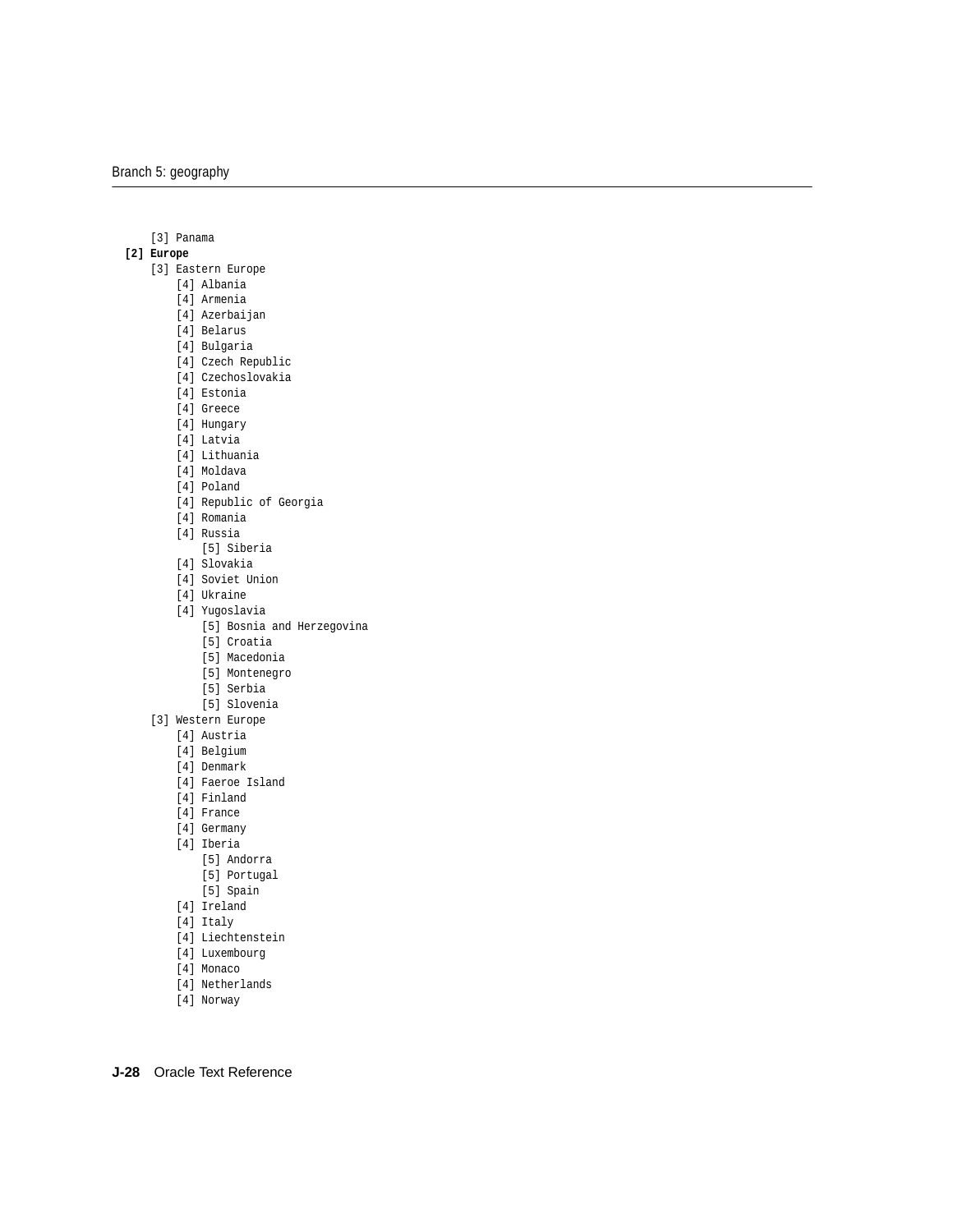- [4] San Marino
- [4] Sweden
- [4] Switzerland
- [4] United Kingdom
	- [5] England
	- [5] Northern Ireland
	- [5] Scotland
	- [5] Wales

## **[2] Indian Ocean area**

- [3] Comoros
- [3] Madagascar
- [3] Maldives
- [3] Mauritius
- [3] Seychelles
- [3] Sri Lanka

## **[2] Mediterranean**

- [3] Corsica
- [3] Cyprus
- [3] Malta
- [3] Sardinia

## **[2] Middle East**

- [3] Bahrain
- [3] Iran
- [3] Iraq
- [3] Israel
- [3] Jordan
- [3] Kuwait
- [3] Lebanon
- [3] Oman
- [3] Palestine
- [3] Qatar
- [3] Saudi Arabia
- [3] Socotra
- [3] Syria
- [3] Turkey
- [3] United Arab Emirates
- [3] Yemen

#### **[2] North America**

- [3] Canada
- [3] Mexico
- [3] United States
	- [4] Alabama
	- [4] Alaska
	- [4] Arizona
	- [4] Arkansas
	- [4] California
	- [4] Colorado
	- [4] Delaware
	- [4] Florida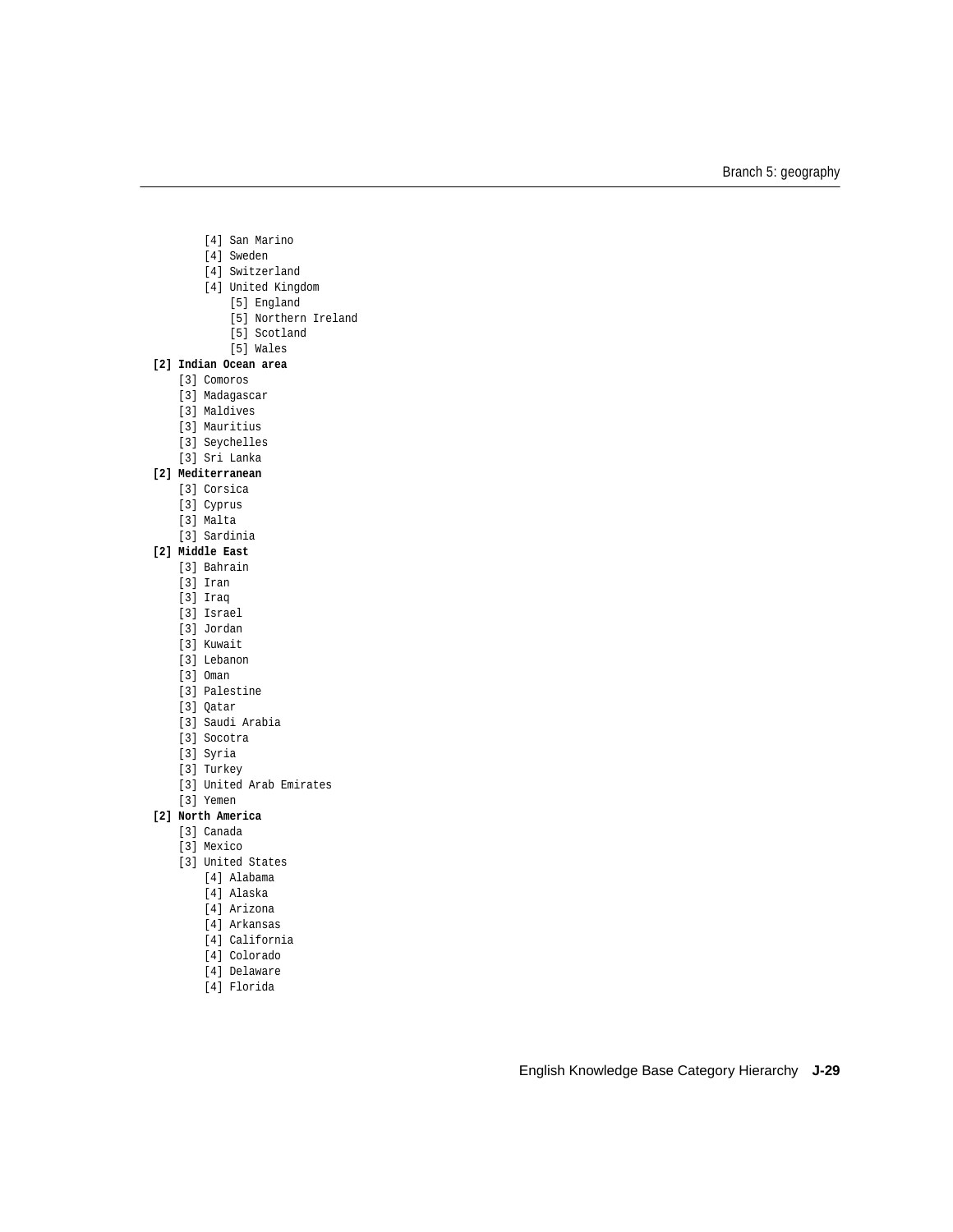- [4] Georgia
- [4] Hawaii
- [4] Idaho
- [4] Illinois
- [4] Indiana
- [4] Iowa
- [4] Kansas
- [4] Kentucky
- [4] Louisiana
- [4] Maryland
- [4] Michigan
- [4] Minnesota
- [4] Mississippi
- [4] Missouri
- [4] Montana
- [4] Nebraska
- [4] Nevada
- [4] New England
	- [5] Connecticut
	- [5] Maine
	- [5] Massachusetts
	- [5] New Hampshire
	- [5] Rhode Island
	- [5] Vermont
- [4] New Jersey
- [4] New Mexico
- [4] New York
- [4] North Carolina
- [4] North Dakota
- [4] Ohio
- [4] Oklahoma
- [4] Oregon
- [4] Pennsylvania
- [4] South Carolina
- [4] South Dakota
- [4] Tennessee
- [4] Texas
- [4] Utah
- [4] Virginia
- [4] Washington
- [4] Washington D.C.
- [4] West Virginia
- [4] Wisconsin
- [4] Wyoming
- **[2] Pacific area**
	- [3] American Samoa
	- [3] Australia
		- [4] Tasmania
	- [3] Cook Islands
	- [3] Fiji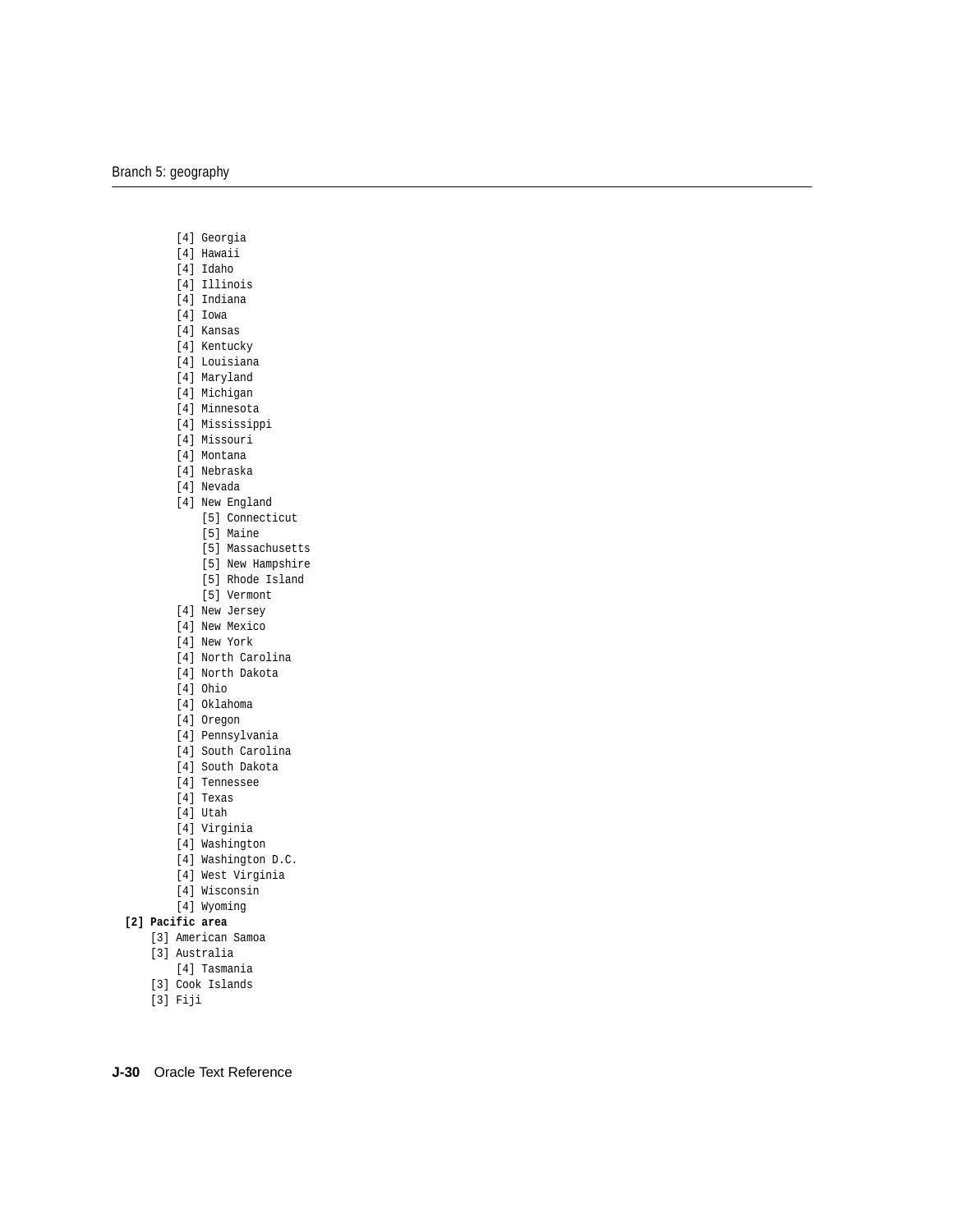- [3] French Polynesia
- [3] Guam
- [3] Kiribati
- [3] Mariana Islands
- [3] Marshall Islands
- [3] Micronesia
- [3] Nauru
- [3] New Caledonia
- [3] New Zealand
- [3] Palau
- [3] Solomon Islands
- [3] Tonga
- [3] Tuvalu
- [3] Vanuatu
- [3] Western Samoa

## **[2] South America**

- [3] Argentina
- [3] Bolivia
- [3] Brazil
- [3] Chile
- [3] Colombia
- [3] Ecuador
- [3] French Guiana
- [3] Guyana
- [3] Paraguay
- [3] Peru
- [3] Suriname
- [3] Uruguay
- [3] Venezuela

# <span id="page-30-0"></span>**Branch 6: abstract ideas and concepts**

# **[1] dynamic relations**

- **[2] activity**
	- [3] attempts
		- [4] achievement
		- [4] difficulty
		- [4] ease
		- [4] extemporaneousness
		- [4] failure
		- [4] preparation
		- [4] success
	- [3] inertia
	- [3] motion
		- [4] agitation
		- [4] directional movement
			- [5] ascent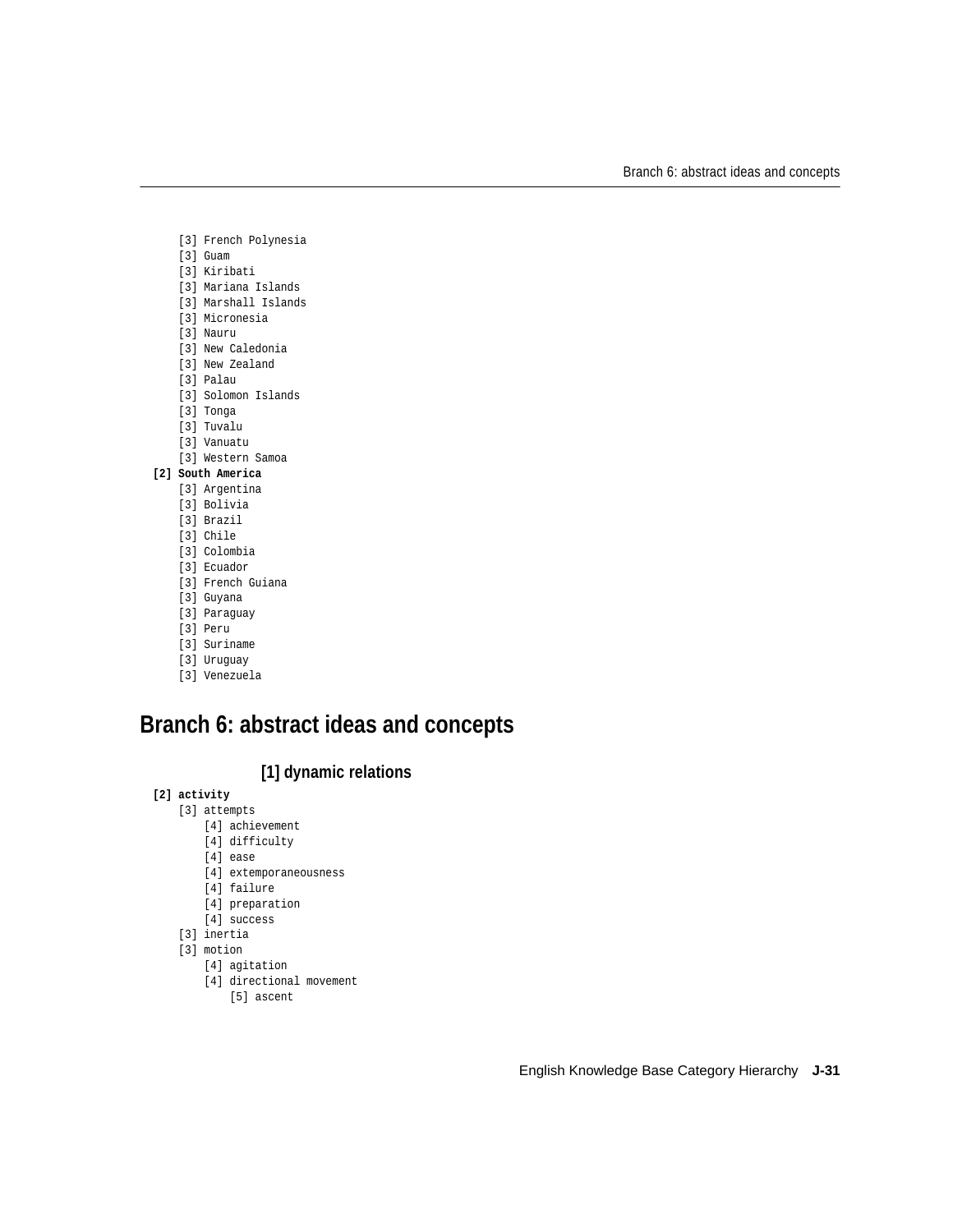- [5] convergence
- [5] departure
- [5] descent
- [5] divergence
- [5] entrance
- [5] inward motion
- [5] jumps
- [5] motions around
- [5] outward motion
- [5] progression
- [5] withdrawal
- [4] forceful motions
	- [5] friction
	- [5] pulls
	- [5] pushes
	- [5] throws
- [4] haste
- [4] slowness
- [4] transporting
- [3] rest [3] violence

# **[2] change**

- [3] exchanges
- [3] gradual change
- [3] major change
- [3] reversion

## **[2] time**

- [3] future
- [3] longevity
- [3] past
- [3] regularity of time
- [3] relative age
	- [4] stages of development
- [3] simultaneity
- [3] time measurement
	- [4] instants
- [3] timeliness
	- [4] earliness
	- [4] lateness
- [3] transience

# **[1] human life and activity**

## **[2] communication**

- [3] announcements
- [3] conversation
- [3] declarations
- [3] disclosure
- [3] identifiers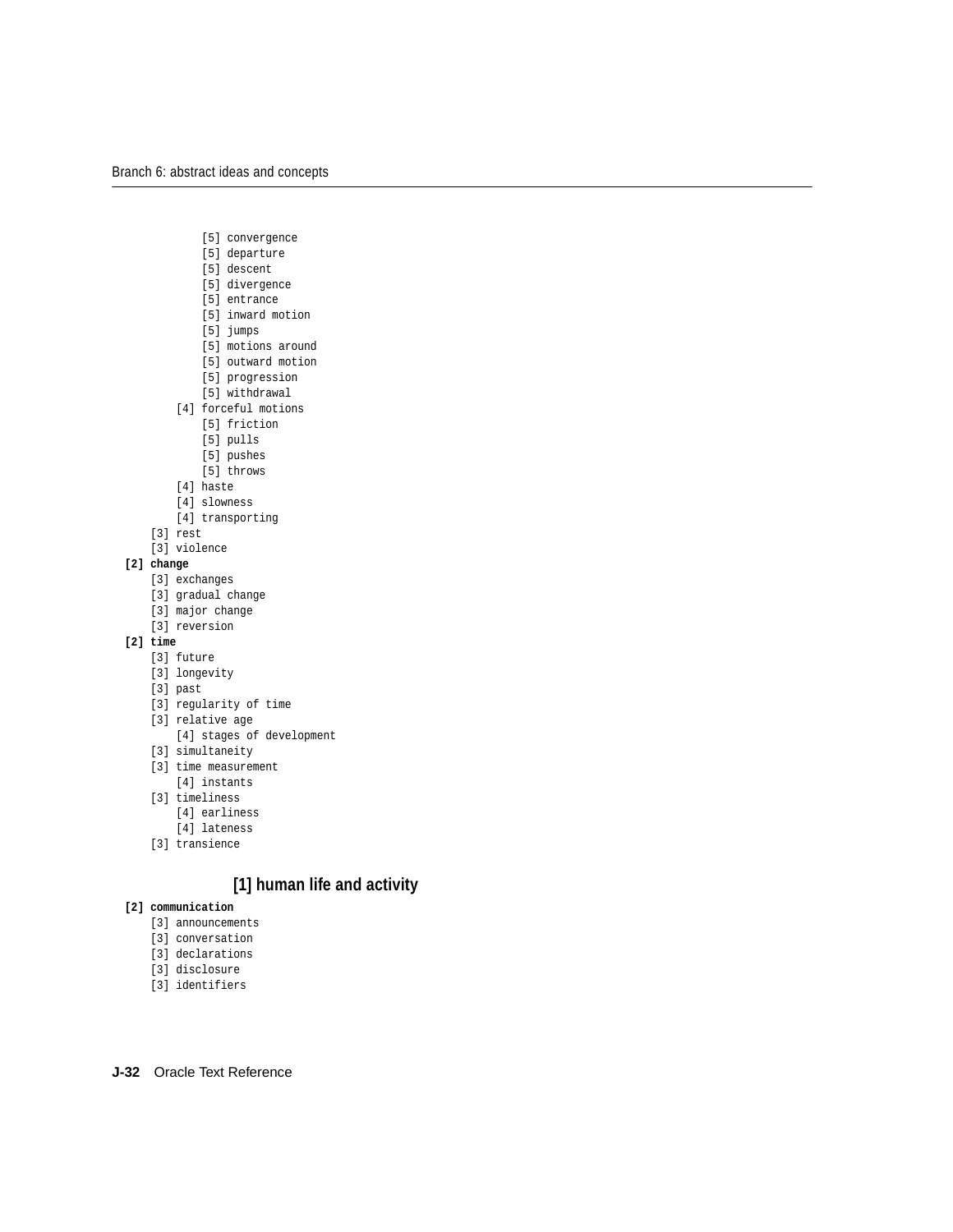- [3] implication
- [3] obscene language
- [3] representation
	- [4] interpretation
- [3] secrecy
- [3] shyness
- [3] speech
- [3] styles of expression
	- [4] boasting
	- [4] clarity
	- [4] eloquence
	- [4] intelligibility
	- [4] nonsense
	- [4] plain speech
	- [4] wordiness

## **[2] feelings and sensations**

- [3] calmness
- [3] composure
- [3] emotions
	- [4] anger
	- [4] contentment
	- [4] courage
	- [4] cowardice
	- [4] happiness
	- [4] humiliation
	- [4] ill humor
	- [4] insolence
	- [4] nervousness
	- [4] pickiness
	- [4] regret
	- [4] relief
	- [4] sadness
	- [4] vanity
- [3] excitement
- [3] five senses
	- [4] audiences
	- [4] hearing
		- [5] faintness of sound
		- [5] loudness
		- [5] silence
		- [5] sound
			- [6] cries
			- [6] dissonant sound
			- [6] harmonious sound
			- [6] harsh sound
			- [6] repeated sounds
	- [4] sight
		- [5] appearance
		- [5] fading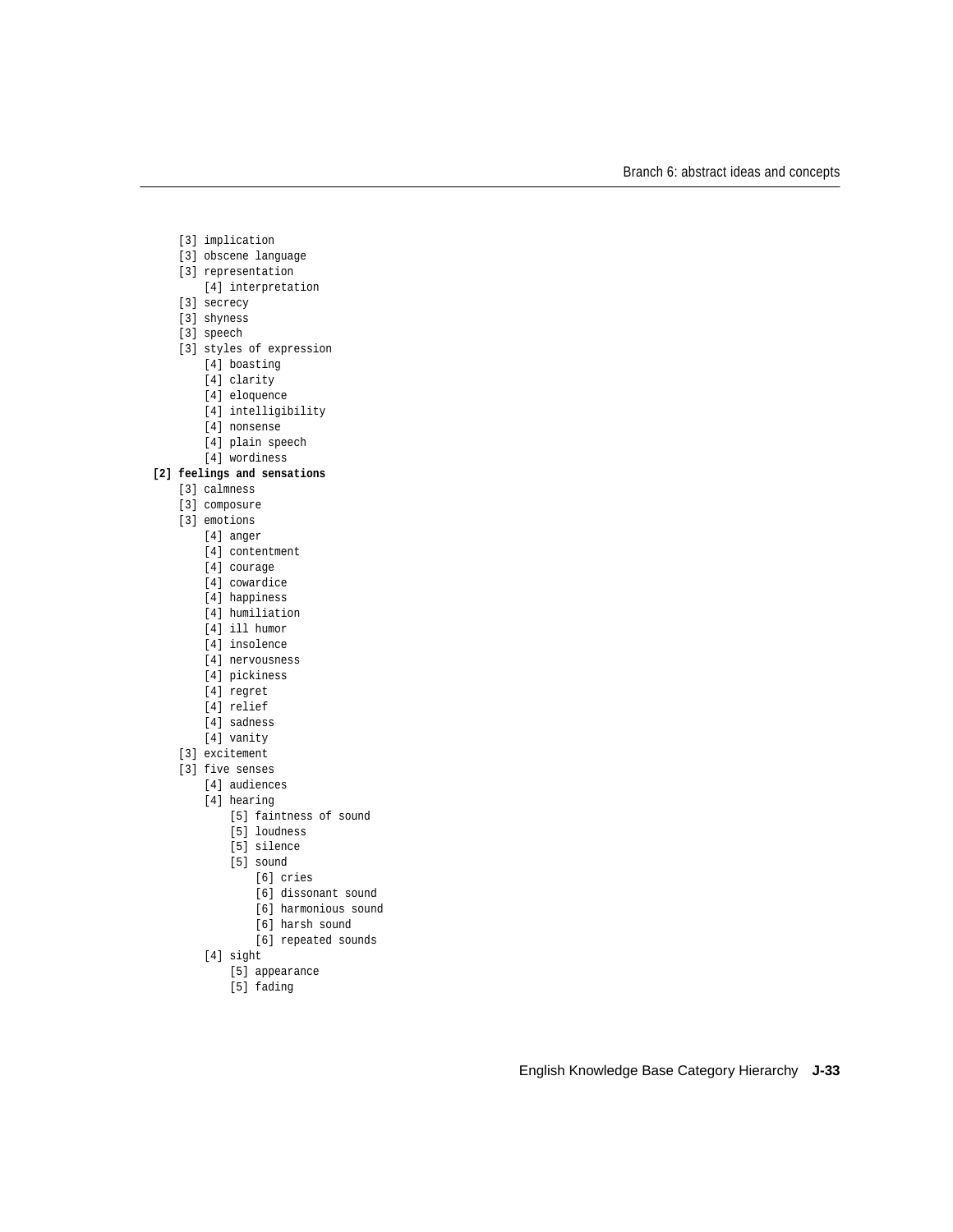[5] visibility

- [4] smelling
	- [5] odors
- [4] tasting
	- [5] flavor
		- [6] sweetness
- [4] touching
- [3] numbness
- [3] pleasure
- [3] suffering
- **[2] gender**

## **[2] intellect**

- [3] cleverness
- [3] foolishness
- [3] ignorance
- [3] intelligence and wisdom
- [3] intuition
- [3] knowledge
- [3] learning
- [3] teaching
- [3] thinking
	- [4] conclusion
		- [5] discovery
		- [5] evidence
		- [5] rebuttal
	- [4] consideration
		- [5] analysis
		- [5] questioning
		- [5] tests
	- [4] faith
		- [5] ideology
		- [5] sanctimony
	- [4] judgment
	- [4] rationality
	- [4] skepticism
	- [4] sophistry
	- [4] speculation
- **[2] social attitude, custom**
	- [3] behavior
		- [4] approval
		- [4] courtesy
		- [4] criticism
		- [4] cruelty
		- [4] flattery
		- [4] forgiveness
		- [4] friendliness
		- [4] generosity
		- [4] gratitude
		- [4] hatred
		- [4] jealousy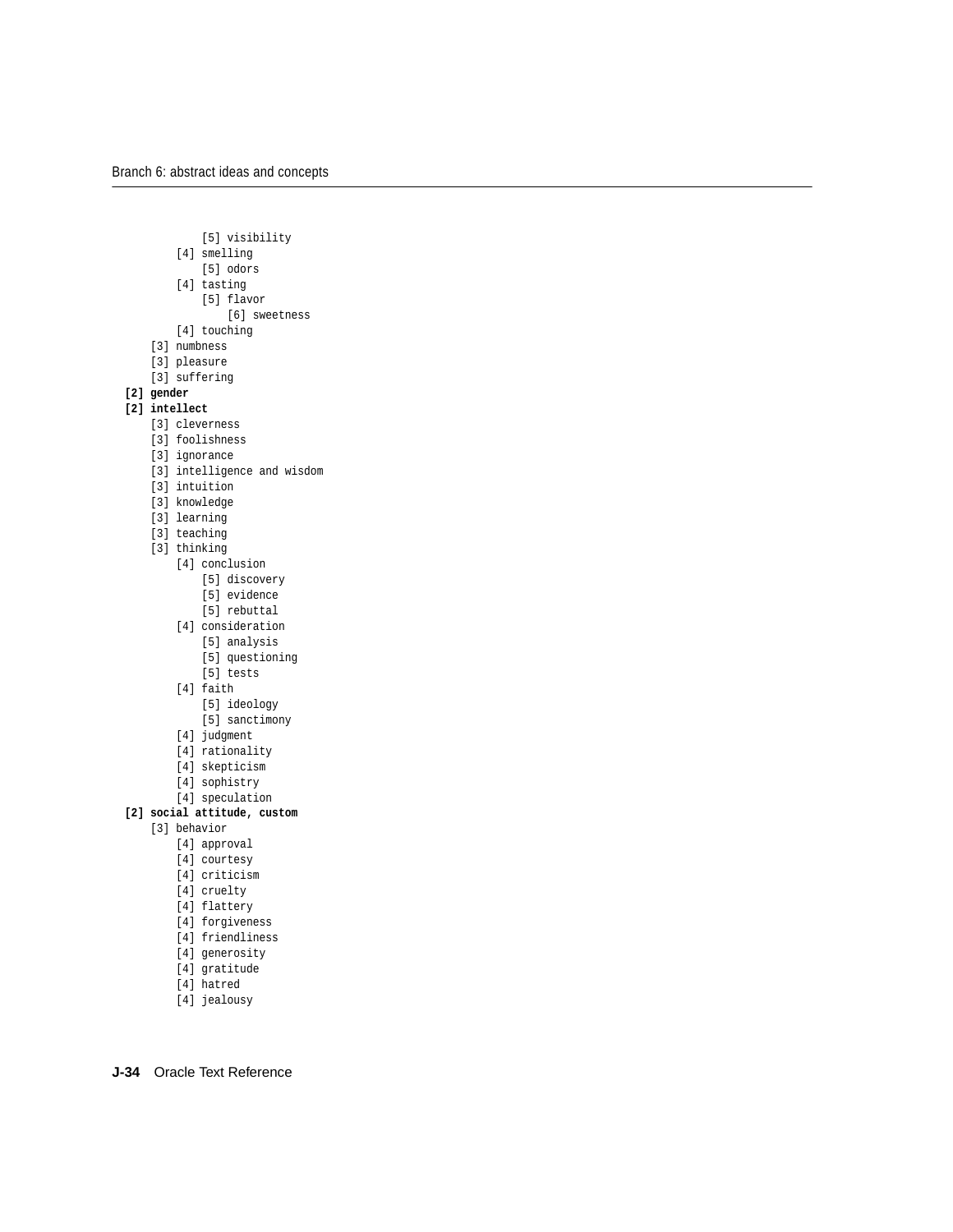- [4] kindness
- [4] love
	- [5] adoration
- [4] respect
- [4] rudeness
- [4] ruthlessness
- [4] stinginess
- [4] sympathy
- [3] morality and ethics
	- [4] evil
	- [4] goodness
	- [4] moral action
		- [5] asceticism
		- [5] decency
		- [5] deception
		- [5] integrity
		- [5] lewdness
		- [5] self-indulgence
	- [4] moral consequences
		- [5] allegation
		- [5] entitlement
		- [5] excuses
		- [5] punishment
		- [5] reparation
	- [4] moral states
		- [5] fairness
		- [5] guilt
		- [5] innocence
		- [5] partiality
	- [4] responsibility
- [3] reputation
	- [4] acclaim
	- [4] notoriety
- [3] social activities
	- [4] enjoyment
	- [4] monotony
- [3] social conventions
	- [4] conventionalism
		- [4] formality
		- [4] trends
- [3] social transactions
	- [4] debt
	- [4] offers
	- [4] payments
	- [4] petitions
	- [4] promises and contracts
- **[2] states of mind**
	- [3] anticipation
		- [4] fear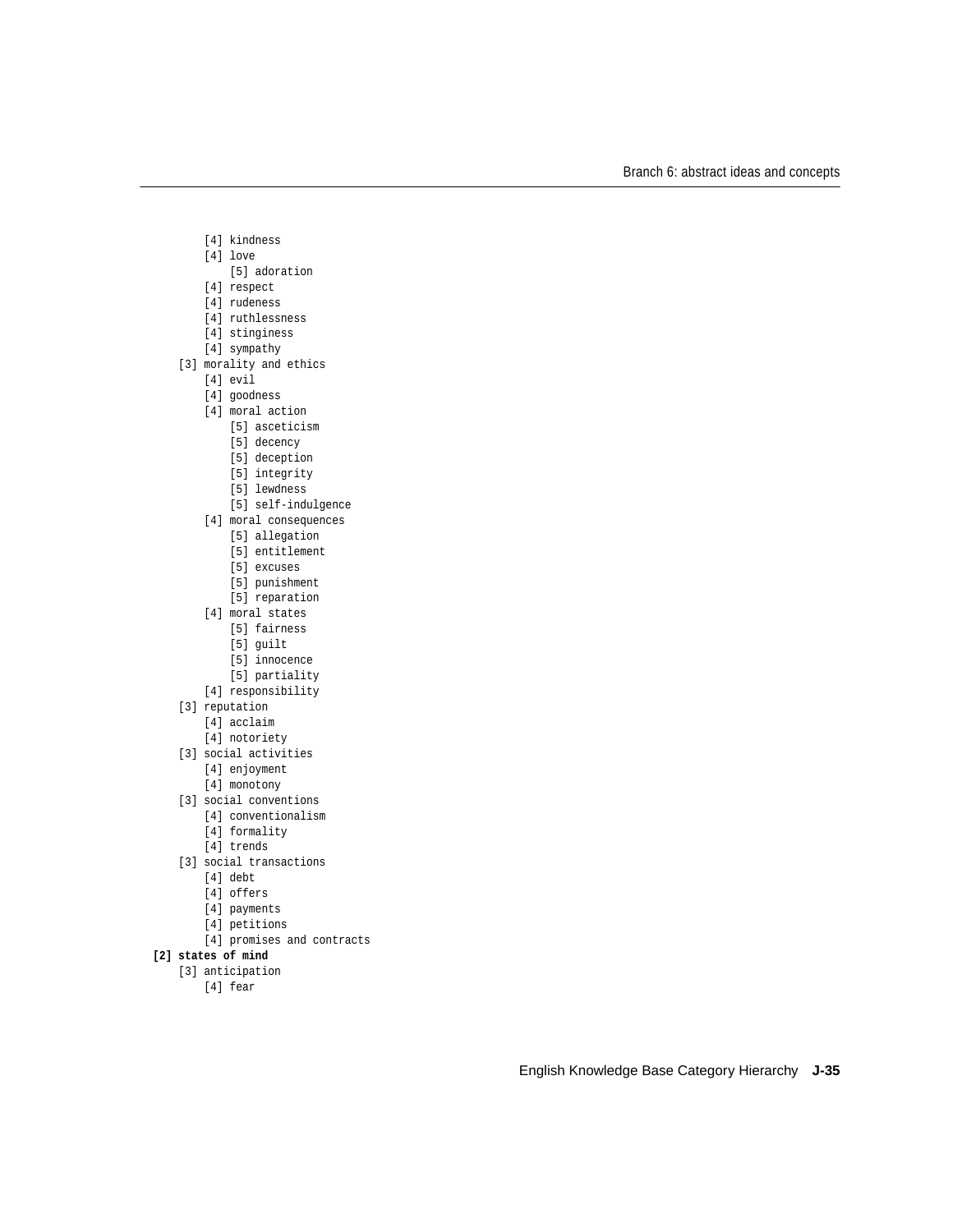- [4] frustration
- [4] hopefulness
- [4] hopelessness
- [4] prediction
- [4] surprise
- [4] warnings
- [3] boredom
- [3] broad-mindedness
- [3] carelessness
- [3] caution
- [3] confusion
- [3] creativity
- [3] curiosity
- [3] forgetfulness
- [3] patience
- [3] prejudice
- [3] remembering
- [3] seriousness

## **[2] volition**

- [3] assent
- [3] choices
	- [4] denial
- [3] decidedness
- [3] dissent
- [3] eagerness
- [3] enticement
- [3] evasion
	- [4] abandonment
	- [4] escape
- [3] impulses
- [3] indecision
- [3] indifference
- [3] inevitability
- [3] motivation
- [3] obstinacy
- [3] tendency

# **[1] potential relations**

## **[2] ability, power**

- [3] competence, expertise
- [3] energy, vigor
- [3] ineptness
- [3] productivity
- [3] provision
- [3] strength
- [3] weakness
- **[2] conflict**
	- [3] attacks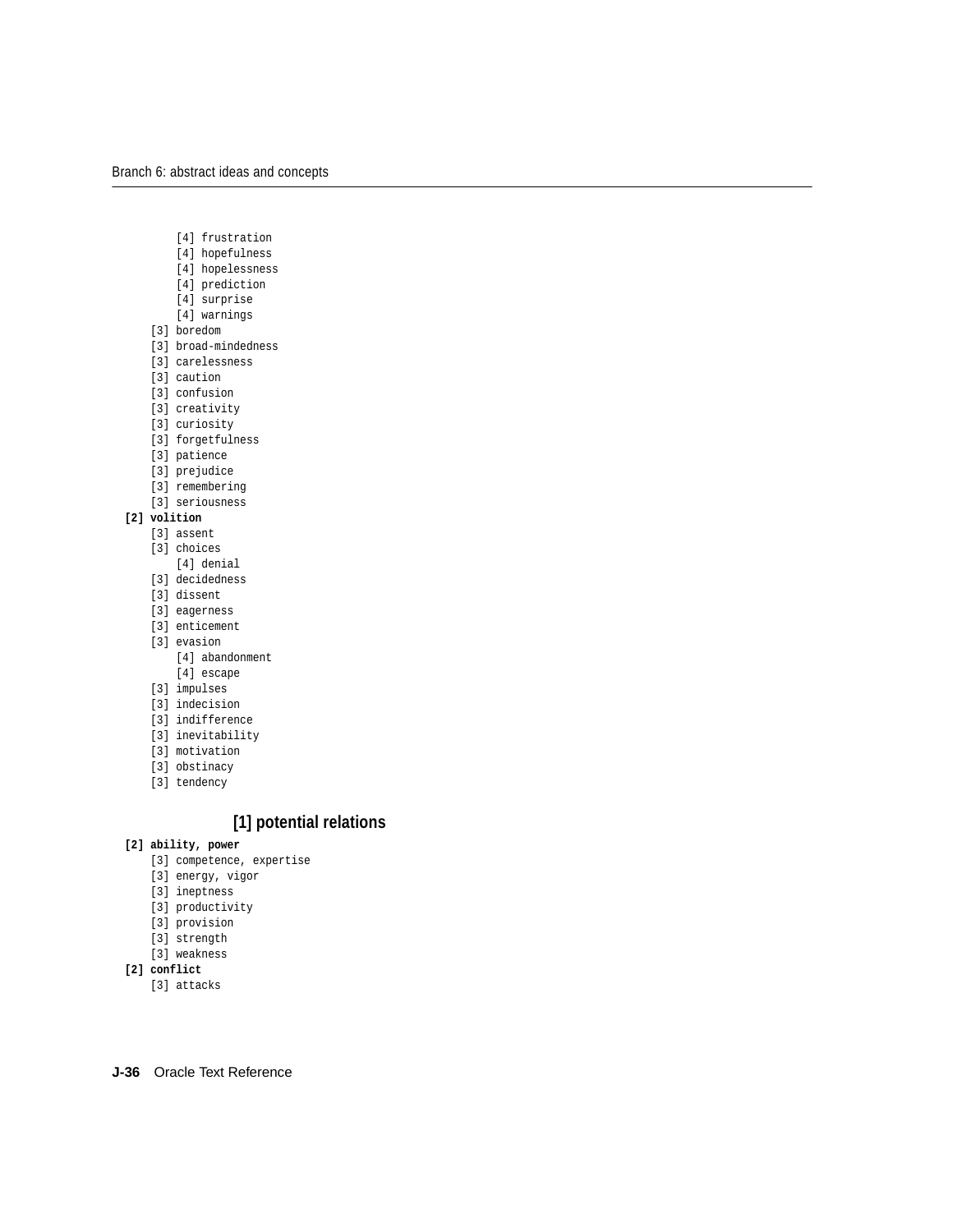- [3] competition
- [3] crises
- [3] retaliation
- **[2] control**
	- [3] anarchy
	- [3] command
		- [4] cancelations
		- [4] delegation
		- [4] permission
		- [4] prohibiting
	- [3] defiance
	- [3] influence
	- [3] leadership
	- [3] modes of authority
		- [4] confinement
		- [4] constraint
		- [4] discipline
		- [4] freedom
		- [4] leniency
		- [4] liberation
	- [3] obedience
	- [3] regulation
	- [3] servility

#### **[2] possession**

- [3] giving
- [3] keeping
- [3] losing
- [3] receiving
- [3] sharing
- [3] taking

#### **[2] possibility**

- [3] chance
- [3] falseness
- [3] truth

#### **[2] purpose**

- [3] abuse
- [3] depletion
- [3] obsolescence
- **[2] support**
	- [3] cooperation
	- [3] mediation
	- [3] neutrality
	- [3] peace
	- [3] protection
	- [3] sanctuary
	- [3] security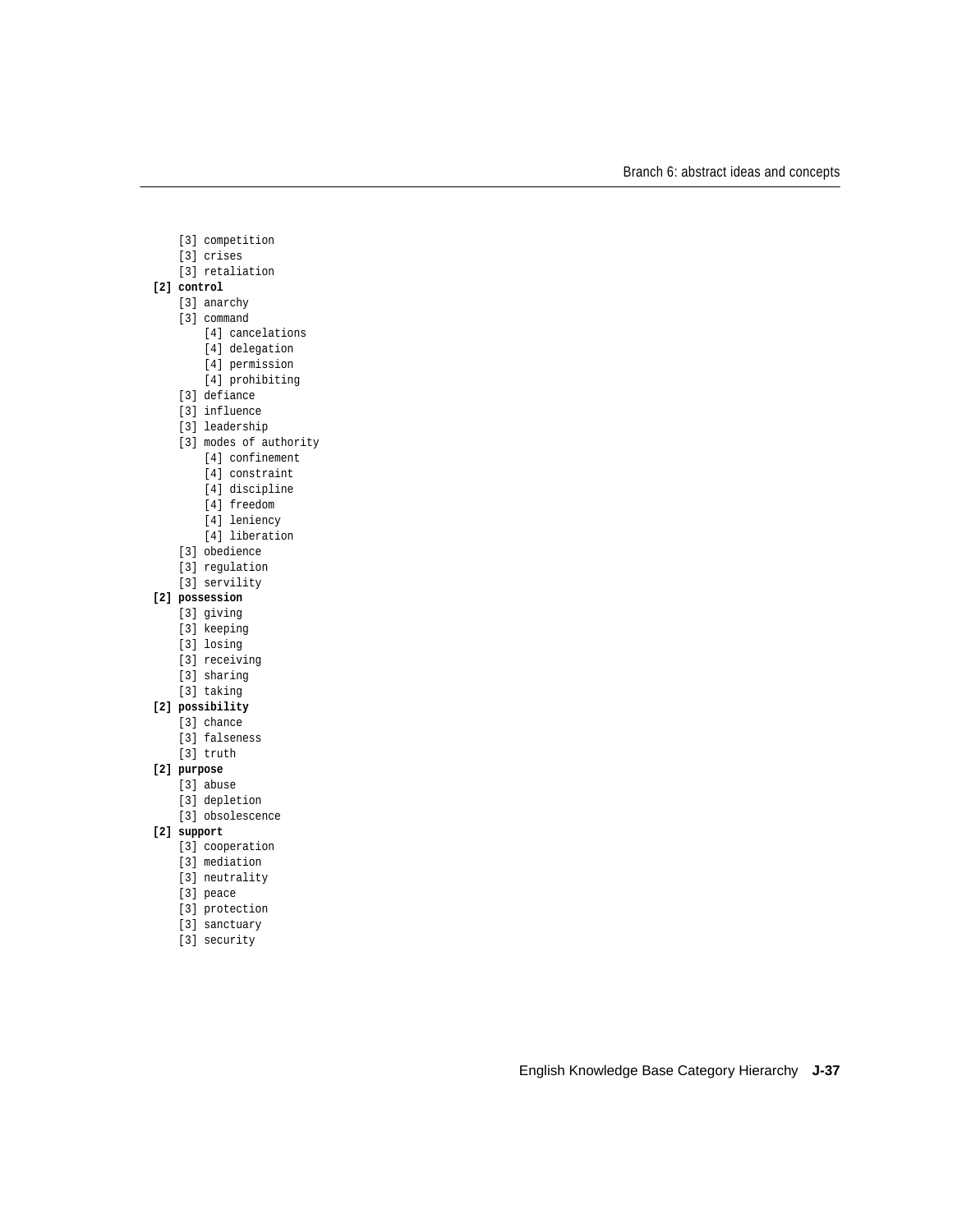# **[1] relation**

- **[2] agreement**
- **[2] cause and effect**
	- [3] causation
	- [3] result
- **[2] difference**
- **[2] examples**
- **[2] relevance**
- **[2] similarity**
	- [3] duplication
- **[2] uniformity**
- **[2] variety**

# **[1] static relations**

- **[2] amounts**
	- [3] fewness
	- [3] fragmentation
	- [3] large quantities
	- [3] majority
	- [3] mass quantity
	- [3] minority
	- [3] numbers
	- [3] quantity modification
		- [4] combination
		- [4] connection
		- [4] decrease
		- [4] increase
		- [4] remainders
		- [4] separation
	- [3] required quantity
		- [4] deficiency
		- [4] excess
		- [4] sufficiency
	- [3] wholeness
		- [4] omission
		- [4] thoroughness

## **[2] existence**

- [3] creation
- [3] life

## **[2] form**

- [3] defects
- [3] effervescence
- [3] physical qualities
	- [4] brightness and color
		- [5] color
			- [6] variegation
		- [5] colorlessness
		- [5] darkness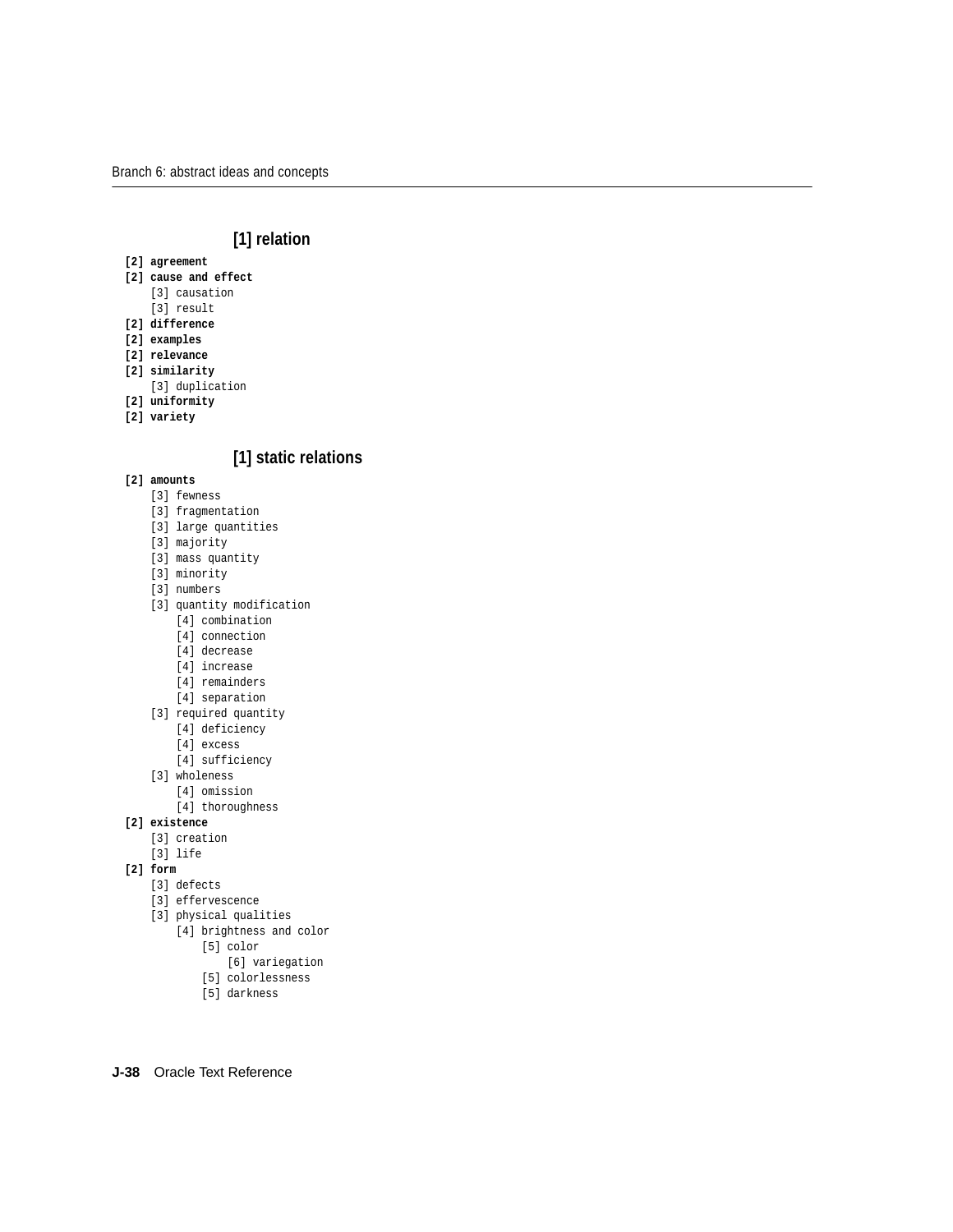- [5] lighting
	- [6] opaqueness
	- [6] transparency
- [4] dryness
- [4] fragility
- [4] heaviness
- [4] mass and weight measurement
- [4] moisture
- [4] pliancy
- [4] rigidity
- [4] softness
- [4] temperature
	- [5] coldness
	- [5] heat
- [4] texture
	- [5] fluids
	- [5] gaseousness
	- [5] jaggedness
	- [5] powderiness
	- [5] semiliquidity
	- [5] smoothness
- [4] weightlessness
- [3] shape
	- [4] angularity
	- [4] circularity
	- [4] curvature
	- [4] roundness
	- [4] straightness
- [3] symmetry
- [3] tangibility
- [3] topological form
	- [4] concavity
	- [4] convexity
	- [4] covering
	- [4] folds
	- [4] openings
- **[2] nonexistence**
	- [3] death
	- [3] destruction
- **[2] quality**
	- [3] badness
	- [3] beauty
	- [3] cleanness
	- [3] complexity
	- [3] correctness
	- [3] deterioration
	- [3] dirtiness
	- [3] good quality
	- [3] improvement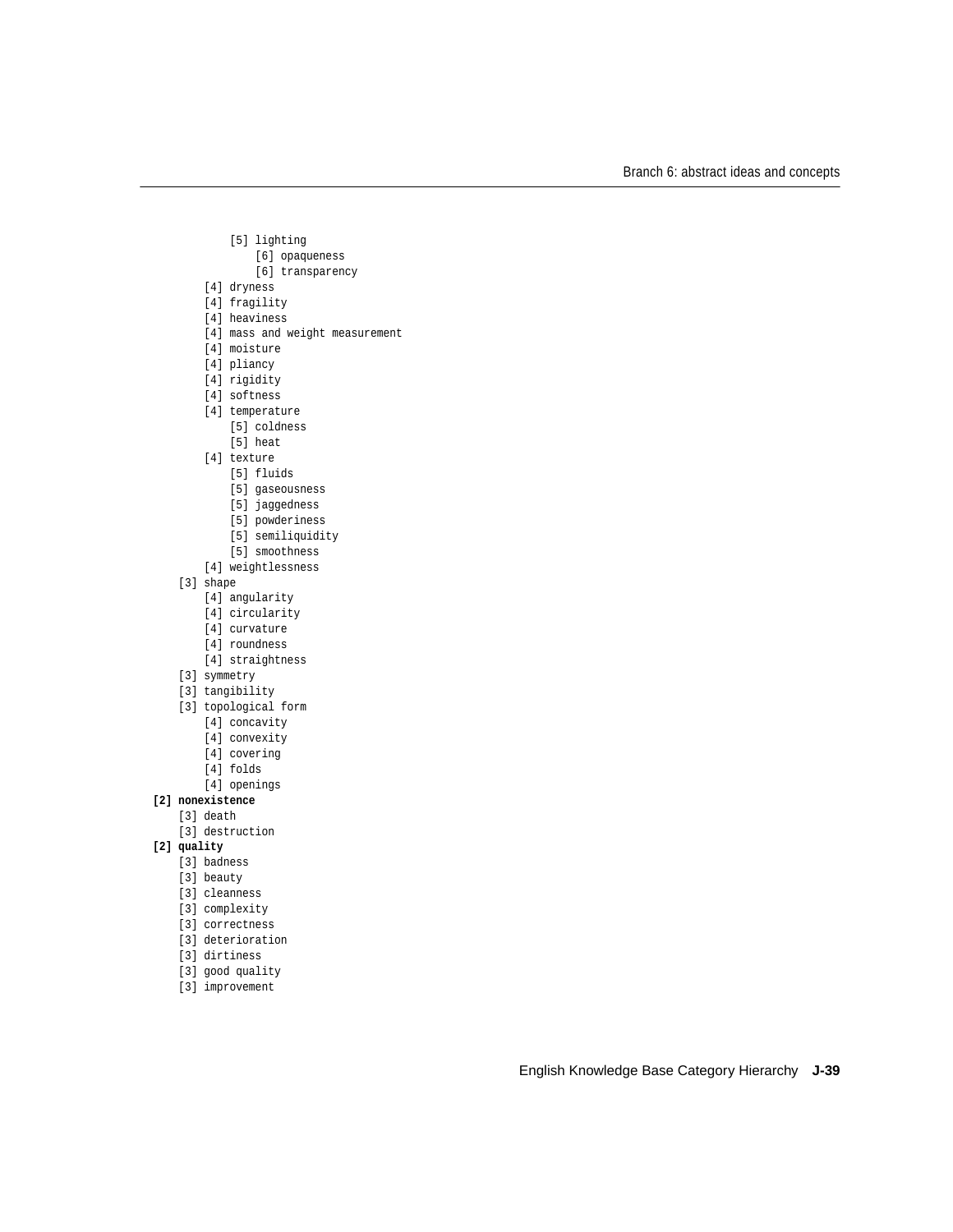- [3] mediocrity
- [3] mistakes
- [3] normality
- [3] perfection
- [3] remedy
- [3] simplicity
- [3] stability
	- [4] resistance to change
- [3] strangeness
- [3] ugliness
- [3] value
- **[2] range**
	- [3] areas
		- [4] area measurement
		- [4] regions
		- [4] storage
		- [4] volume measurement
		- [3] arrangement
			- [4] locations
				- [5] anteriors
				- [5] compass directions
				- [5] exteriors
				- [5] interiors
				- [5] left side
				- [5] posteriors
				- [5] right side
				- [5] topsides
				- [5] undersides
			- [4] positions
				- [5] disorder
				- [5] groups
					- [6] dispersion
					- [6] exclusion
					- [6] inclusion
					- [6] itemization
					- [6] seclusion
					- [6] togetherness
				- [5] hierarchical relationships
					- [6] downgrades
					- [6] ranks
					- [6] upgrades
				- [5] sequence
					- [6] beginnings
					- [6] continuation
					- [6] ends
					- [6] middles
					- [6] preludes
		- [3] boundaries
		- [3] dimension
			- [4] contraction